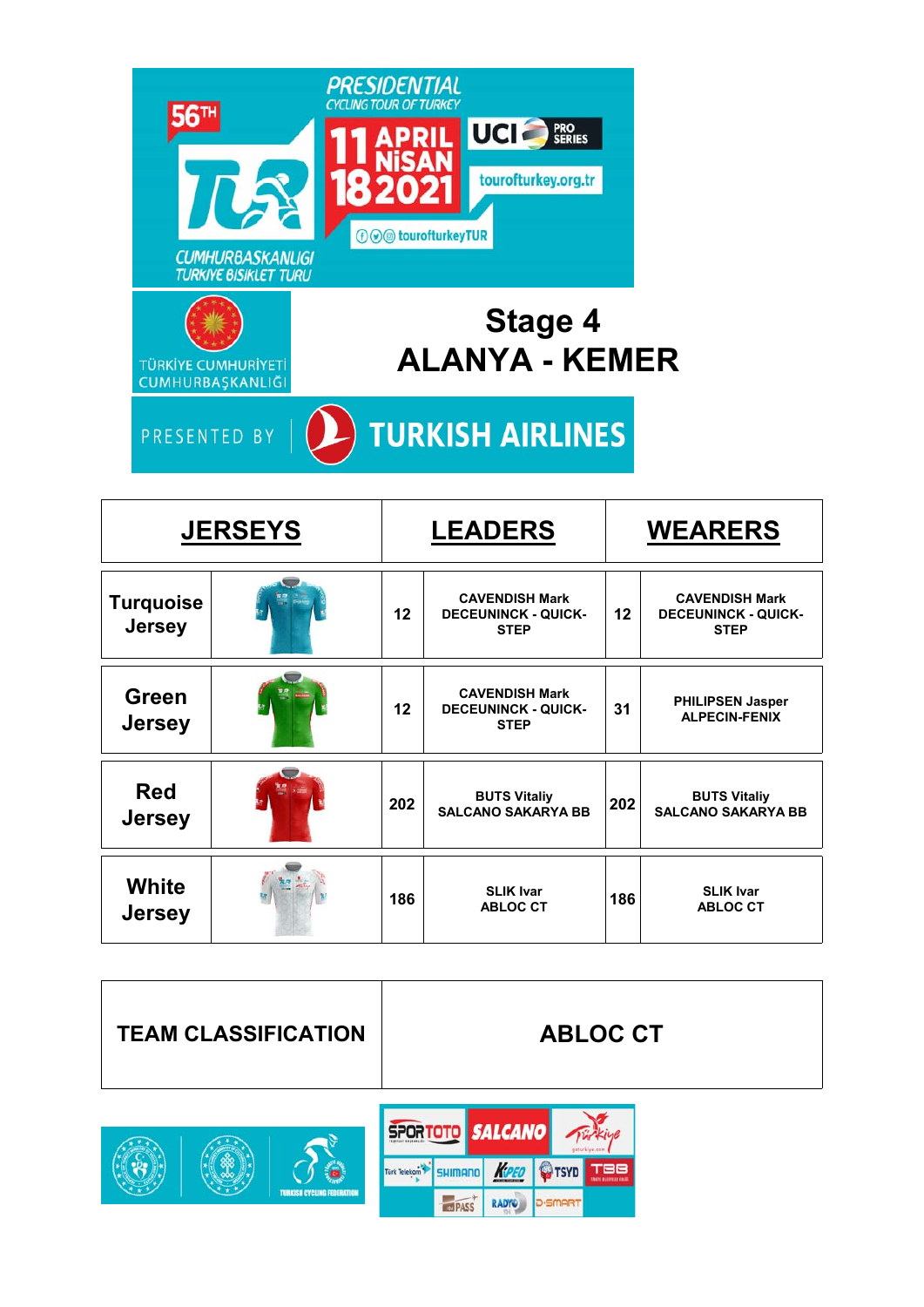

# **PHOTO-FINISH [Stage](https://www.procyclingstats.com/race/tour-of-turkey/2021/stage-1) 4 : ALANYA - KEMER**

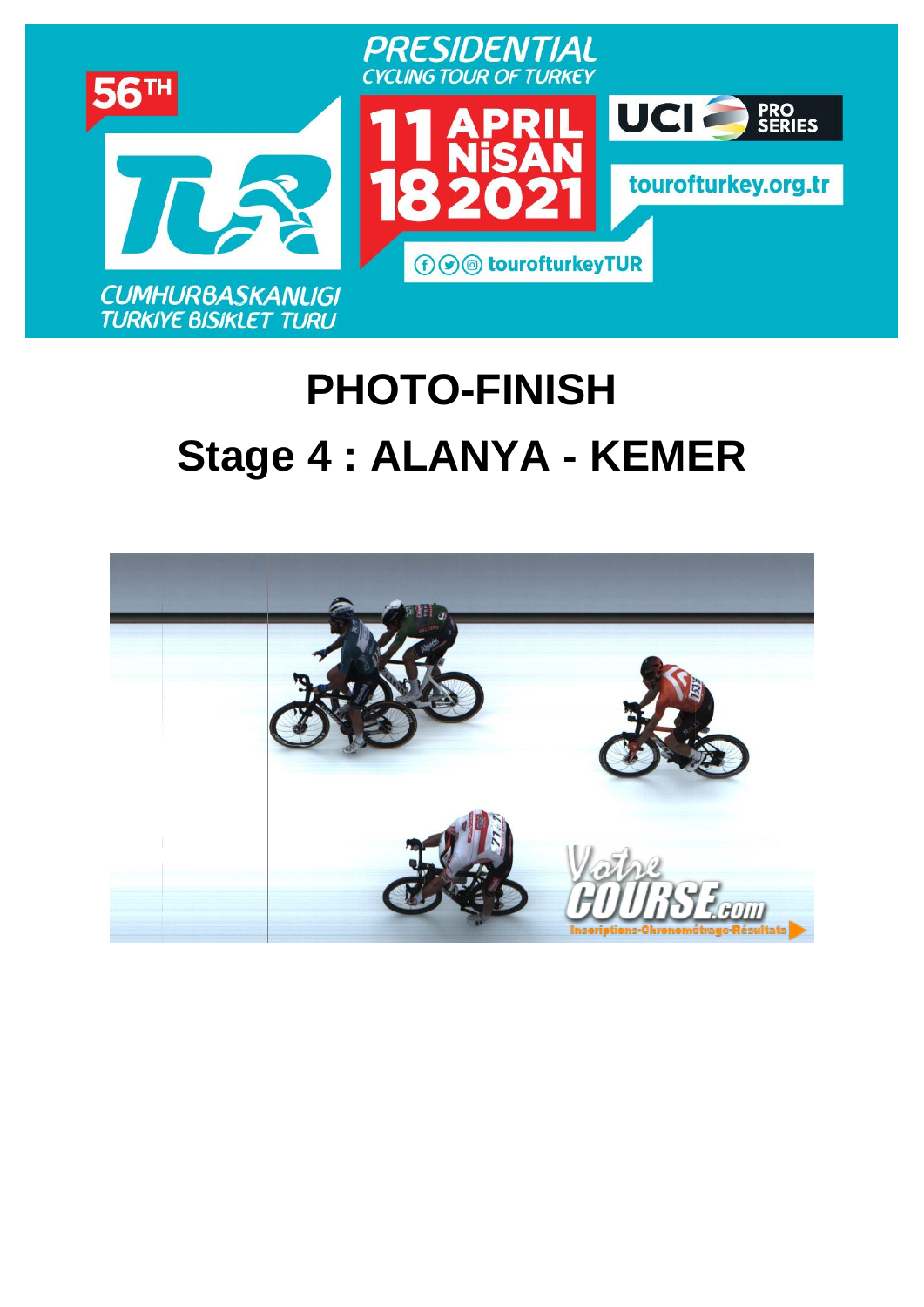

### **Communique of the Commissaires panel**

### **Communique N°5**

## **Stage 4 : ALANYA - KEMER**

Article 2.12.007/7.9 Using a non-compliant position or point of support on the bicycle that represents a danger to the rider or competitors, no.32 RICHARDSON Alexandar 10016056514, Alpecin Fenix, fine 500 CHF, 15 points from UCI rankings and disqualification.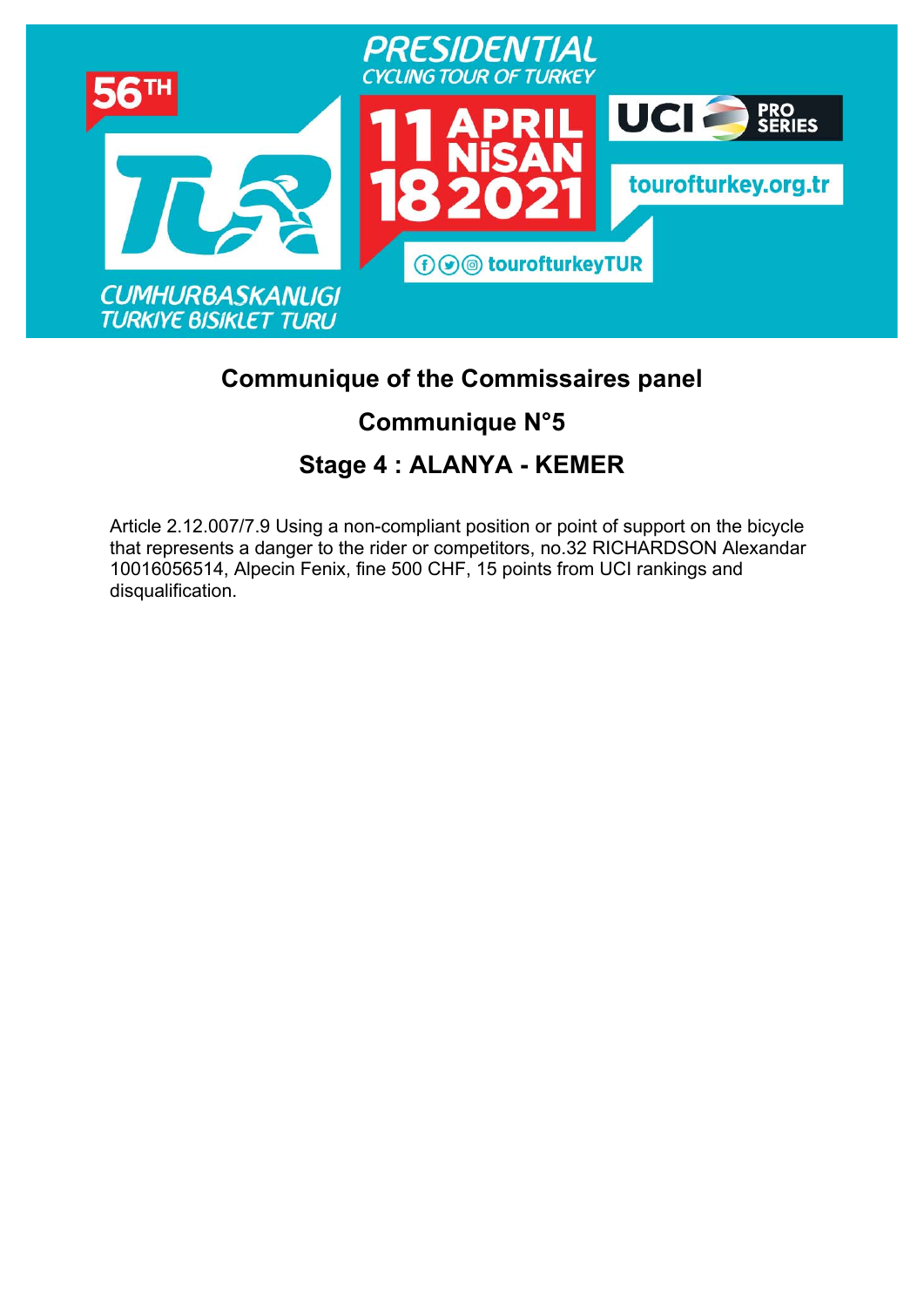

#### **CLASSEMENT DE L'ETAPE STAGE CLASSIFICATION**

ALANYA - KEMER



**Distance :** 180.4 km

**Etape - Stage :** 4

**Moyenne - Average :** 43.36km/h

**Date :** 14/04/2021

**Organisateur - Organiser :** TURKISH CYCLING FEDERATION

**Epreuve - Race :** 56th PRESIDENTIAL CYCLING TOUR OF TURKEY

| Rang<br>Rank | Dos.<br><b>Bib</b> | UCI ID      | NOM Prénom<br>Last name First Name | Equipe<br>Team                | Nat.<br>Nat. | Temps<br>Time | Ecart<br>Gap | Bonif.<br>Bon. | Pen. |
|--------------|--------------------|-------------|------------------------------------|-------------------------------|--------------|---------------|--------------|----------------|------|
| 1            | 12                 | 10003292324 | <b>CAVENDISH Mark</b>              | DECEUNINCK - QUICK-STEP       | <b>GBR</b>   | 04h09'38"     |              | 10"            |      |
| 2            | 31                 | 10014827543 | PHILIPSEN Jasper                   | ALPECIN-FENIX                 | <b>BEL</b>   | 04h09'38"     |              | 6"             |      |
| 3            | 71                 | 10010957546 | <b>ANIOLKOWSKI Stanislaw</b>       | <b>BINGOAL PAUWELS SAUCES</b> | <b>POL</b>   | 04h09'38"     |              | 4"             |      |
| 4            | 153                | 10009817693 | DE KLEIJN Arvid                    | RALLY CYCLING                 | NED          | 04h09'38"     |              |                |      |
| 5            | 101                | 10009431515 | <b>BARBIER Pierre</b>              | <b>DELKO</b>                  | <b>FRA</b>   | 04h09'38"     |              |                |      |
| 6            | 94                 | 10041823350 | GONZALEZ LOPEZ David               | CAJA RURAL-SEGUROS RGA        | <b>ESP</b>   | 04h09'38"     |              |                |      |
| 7            | 234                | 10036201693 | <b>KULBE Lars</b>                  | TEAM SKS SAUERLAND NRW        | GER          | 04h09'38"     |              |                |      |
| 8            | 53                 | 10014991837 | MOZZATO Luca                       | <b>B&amp;B HOTELS P/B KTM</b> | <b>ITA</b>   | 04h09'38"     |              |                |      |
| 9            | 184                | 10014921210 | <b>PLUTO Martin</b>                | ABLOC CT                      | LAT          | 04h09'38"     |              |                |      |
| 10           | 142                | 10008924384 | CIMA Damiano                       | GAZPROM-RUSVELO               | <b>ITA</b>   | 04h09'38"     |              |                |      |
| 11           | 83                 | 10015391153 | PEÑALVER ANIORTE Manuel            | BURGOS-BH                     | <b>ESP</b>   | 04h09'38"     |              |                |      |
| 12           | 173                | 10010023316 | <b>HALVORSEN Kristoffer</b>        | UNO - X PRO CYCLING TEAM      | <b>NOR</b>   | 04h09'38"     |              |                |      |
| 13           | 3                  | 10009816077 | <b>GIDICH Yevgeniy</b>             | ASTANA - PREMIER TECH         | KAZ          | 04h09'38"     |              |                |      |
| 14           | 77                 | 10015338714 | <b>VERCAMST Wesley</b>             | <b>BINGOAL PAUWELS SAUCES</b> | <b>BEL</b>   | 04h09'38"     |              |                |      |
| 15           | 35                 | 10009136168 | <b>TAMINIAUX Lionel</b>            | ALPECIN-FENIX                 | <b>BEL</b>   | 04h09'38"     |              |                |      |
| 16           | 41                 | 10007744220 | <b>MALUCELLI Matteo</b>            | ANDRONI GIOCATTOLI - SIDE     | <b>ITA</b>   | 04h09'38"     |              |                |      |
| 17           | 231                | 10036495424 | <b>MUNSTERMANN Per Christian</b>   | TEAM SKS SAUERLAND NRW        | <b>GER</b>   | 04h09'38"     |              |                |      |
| 18           | 185                | 10022872984 | <b>DEL GROSSO Bodi</b>             | ABLOC CT                      | <b>NED</b>   | 04h09'38"     |              |                |      |
| 19           | 205                | 10006599216 | <b>BOUGLAS Georgios</b>            | SALCANO SAKARYA BB            | GRE          | 04h09'38"     |              |                |      |
| 20           | 84                 | 10009416357 | <b>SMIT Willem Jakobus</b>         | <b>BURGOS-BH</b>              | <b>RSA</b>   | 04h09'38"     |              |                |      |
| 21           | 187                | 10015439249 | <b>WEULINK Meindert</b>            | ABLOC CT                      | NED          | 04h09'38"     |              |                |      |
| 22           | 221                | 10007508790 | <b>ORKEN Ahmet</b>                 | <b>TEAM SAPURA CYCLING</b>    | <b>TUR</b>   | 04h09'38"     |              |                |      |
| 23           | 81                 | 10006555867 | RUBIO HERNANDEZ Diego              | <b>BURGOS-BH</b>              | <b>ESP</b>   | 04h09'38"     |              |                |      |
| 24           | $\overline{7}$     | 10006895569 | ZAKHAROV Artyom                    | ASTANA - PREMIER TECH         | KAZ          | 04h09'38"     |              |                |      |
| 25           | 177                | 10052439089 | JOHANNESSEN Anders Halland         | UNO - X PRO CYCLING TEAM      | <b>NOR</b>   | 04h09'38"     |              |                |      |
| 26           | 54                 | 10008892961 | <b>PACHER Quentin</b>              | <b>B&amp;B HOTELS P/B KTM</b> | <b>FRA</b>   | 04h09'38"     |              |                |      |
| 27           | 212                | 10009822242 | TIRYAKI Oguzhan                    | SPOR TOTO CYCLING TEAM        | <b>TUR</b>   | 04h09'38"     |              |                |      |
| 28           | 127                | 10015979217 | CHARNIAUSKI Ivan                   | MINSK CYCLING CLUB            | <b>BLR</b>   | 04h09'38"     |              |                |      |
| 29           | 107                | 10043045045 | DIAZ GALLEGO Jose Manuel           | <b>DELKO</b>                  | <b>ESP</b>   | 04h09'38"     |              |                |      |
| 30           | 42                 | 10014992039 | JERMAN Žiga                        | ANDRONI GIOCATTOLI - SIDE     | <b>SLO</b>   | 04h09'38"     |              |                |      |
| 31           | 136                | 10010713531 | ARANBURU ARRUTI Jokin              | EUSKALTEL - EUSKADI           | <b>ESP</b>   | 04h09'38"     |              |                |      |
| 32           | 57                 | 10008653087 | <b>SCHONBERGER Sebastian</b>       | <b>B&amp;B HOTELS P/B KTM</b> | AUT          | 04h09'38"     |              |                |      |
| 33           | 124                | 10002670110 | SOBAL Yauhen                       | MINSK CYCLING CLUB            | <b>BLR</b>   | 04h09'38"     |              |                |      |
| 34           | 4                  | 10036105101 | <b>BRUSSENSKIY Gleb</b>            | ASTANA - PREMIER TECH         | KAZ          | 04h09'38"     |              |                |      |
| 35           | 52                 | 10003225030 | <b>GAUTIER Cyril</b>               | B&B HOTELS P/B KTM            | <b>FRA</b>   | 04h09'38"     |              |                |      |
| 36           | 204                | 10005675692 | <b>ASADOV Elchin</b>               | SALCANO SAKARYA BB            | AZE          | 04h09'38"     |              |                |      |
| 37           | 104                | 10006142811 | <b>FERNANDEZ CRUZ Delio</b>        | <b>DELKO</b>                  | <b>ESP</b>   | 04h09'38"     |              |                |      |
| 38           | 45                 | 10006564860 | SEPULVEDA Eduardo                  | ANDRONI GIOCATTOLI - SIDE     | ARG          | 04h09'38"     |              |                |      |
| 39           | 131                | 10011227530 | <b>IRIZAR LASKURAIN Julen</b>      | EUSKALTEL - EUSKADI           | <b>ESP</b>   | 04h09'38"     |              |                |      |
| 40           | 92                 | 10007609127 | <b>BAGÜES KALPARSORO Aritz</b>     | CAJA RURAL-SEGUROS RGA        | <b>ESP</b>   | 04h09'38"     |              |                |      |
| 41           | 63                 | 10006684896 | <b>MAESTRI Mirco</b>               | <b>BARDIANI CSF FAIZANE</b>   | <b>ITA</b>   | 04h09'38"     |              |                |      |
| 42           | 245                | 10012493479 | <b>HOEHN Alex</b>                  | WILDLIFE GENERATION PRO       | <b>USA</b>   | 04h09'38"     |              |                |      |
| 43           | 147                | 10005914758 | <b>BOEV</b> Igor                   | GAZPROM-RUSVELO               | <b>RUS</b>   | 04h09'38"     |              |                |      |
| 44           | 197                | 10046239173 | <b>CHRISTEN Fabio</b>              | NIPPO-PROVENCE-PTS CON        | SUI          | 04h09'38"     |              |                |      |
| 45           | 51                 | 10015454912 | <b>CHEVALIER Maxime</b>            | B&B HOTELS P/B KTM            | <b>FRA</b>   | 04h09'38"     |              |                |      |
| 46           | 1                  | 10008855171 | <b>KUDUS Merhawi</b>               | ASTANA - PREMIER TECH         | ERI          | 04h09'38"     |              |                |      |
| 47           | 202                | 10003260190 | <b>BUTS Vitaliy</b>                | SALCANO SAKARYA BB            | UKR          | 04h09'38"     |              |                |      |
| 48           | 181                | 10014702352 | <b>APPEL Stijn</b>                 | ABLOC CT                      | <b>NED</b>   | 04h09'38"     |              |                |      |
| 49           | 26                 | 10007506366 | <b>ZABEL Rick</b>                  | <b>ISRAEL START-UP NATION</b> | <b>GER</b>   | 04h09'38"     |              |                |      |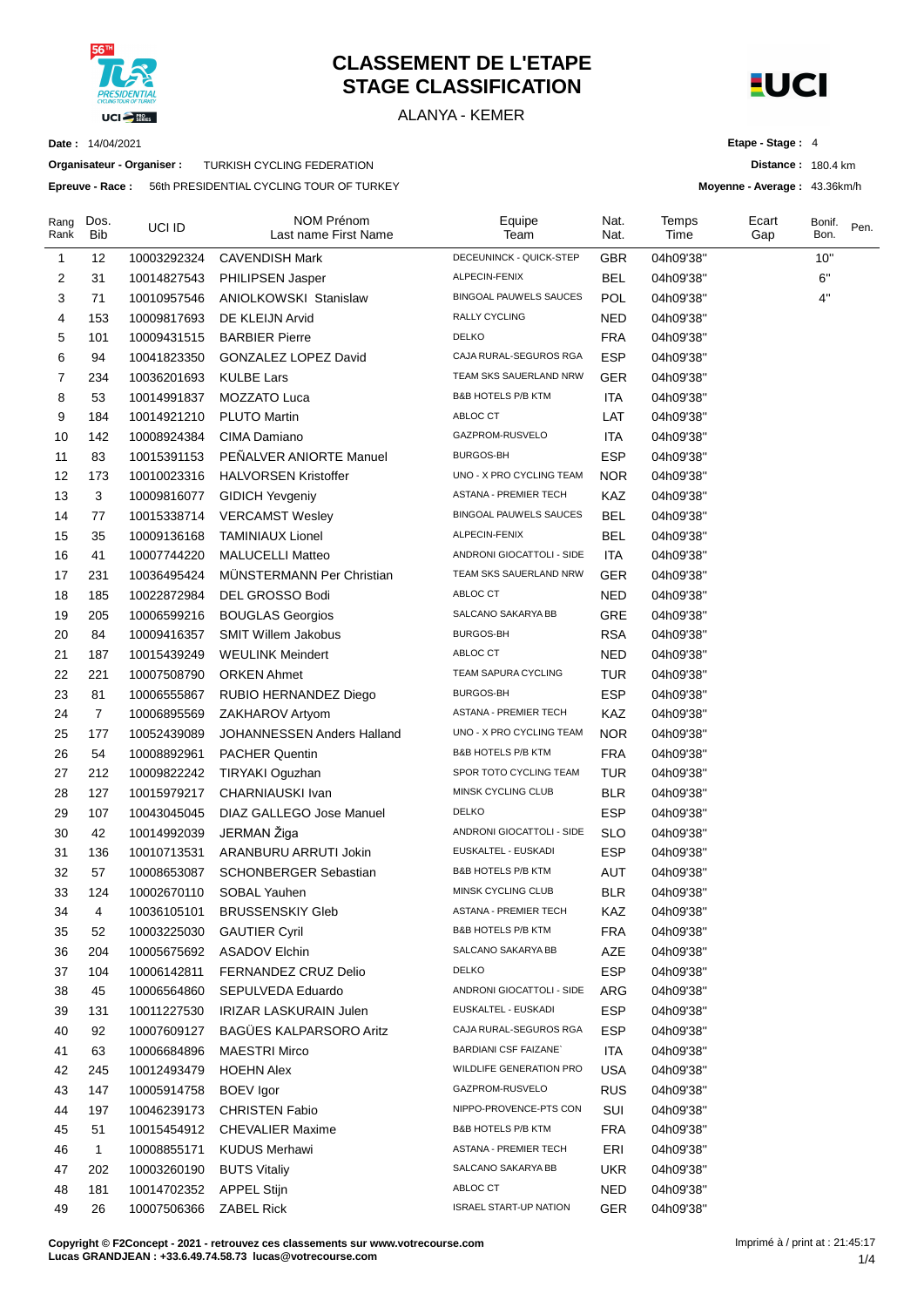| 50  | 121            | 10002917862 | SAMOILAU Branislau              | MINSK CYCLING CLUB            | <b>BLR</b> | 04h09'38" |    |
|-----|----------------|-------------|---------------------------------|-------------------------------|------------|-----------|----|
| 51  | 194            | 10015093281 | <b>TRACZ Szymon</b>             | NIPPO-PROVENCE-PTS CON        | <b>POL</b> | 04h09'38" |    |
| 52  | 157            | 10016094506 | <b>ZUKOWSKY Nickolas</b>        | RALLY CYCLING                 | CAN        | 04h09'38" |    |
| 53  | 196            | 10036179869 | <b>CALVIN Dik</b>               | NIPPO-PROVENCE-PTS CON        | GER        | 04h09'38" |    |
| 54  | 182            | 10015791681 | <b>DAEMEN Stijn</b>             | ABLOC CT                      | NED        | 04h09'38" |    |
| 55  | 145            | 10006795337 | SHALUNOV Evgeny                 | GAZPROM-RUSVELO               | <b>RUS</b> | 04h09'38" |    |
| 56  | 72             | 10014218463 | CASTRIQUE Jonas                 | <b>BINGOAL PAUWELS SAUCES</b> | BEL        | 04h09'38" |    |
|     |                |             |                                 | EUSKALTEL - EUSKADI           | <b>ESP</b> |           |    |
| 57  | 132            | 10005750161 | <b>BRAVO OIARBIDE Garikoitz</b> | <b>BARDIANI CSF FAIZANE</b>   |            | 04h09'38" |    |
| 58  | 62             | 10014704978 | LONARDI Giovanni                | ABLOC CT                      | ITA        | 04h09'38" |    |
| 59  | 186            | 10007295996 | <b>SLIK Ivar</b>                |                               | NED        | 04h09'38" |    |
| 60  | 46             | 10015083177 | VENCHIARUTTI Nicola             | ANDRONI GIOCATTOLI - SIDE     | ITA        | 04h09'38" |    |
| 61  | 162            | 10005660336 | <b>PERON Andrea</b>             | TEAM NOVO NORDISK             | ITA        | 04h09'38" |    |
| 62  | 166            | 10014460862 | <b>BEHRINGER Oliver</b>         | TEAM NOVO NORDISK             | SUI        | 04h09'38" |    |
| 63  | 167            | 10053540546 | PHIPPEN Logan Lakota            | TEAM NOVO NORDISK             | <b>USA</b> | 04h09'38" |    |
| 64  | 225            | 10008691382 | RAILEANU Cristian               | TEAM SAPURA CYCLING           | MDA        | 04h09'38" |    |
| 65  | 56             | 10003223818 | <b>ROLLAND Pierre</b>           | B&B HOTELS P/B KTM            | <b>FRA</b> | 04h09'38" |    |
| 66  | 24             | 10028417041 | <b>CIMOLAI Davide</b>           | <b>ISRAEL START-UP NATION</b> | <b>ITA</b> | 04h09'38" |    |
| 67  | 61             | 10003105600 | VISCONTI Giovanni               | <b>BARDIANI CSF FAIZANE`</b>  | <b>ITA</b> | 04h09'38" |    |
| 68  | 203            | 10004599396 | KONONENKO Mykhaylo              | SALCANO SAKARYA BB            | UKR        | 04h09'38" |    |
| 69  | 143            | 10008687847 | <b>NYCH Artem</b>               | GAZPROM-RUSVELO               | <b>RUS</b> | 04h09'38" |    |
| 70  | 44             | 10007822729 | <b>RUMAC Josip</b>              | ANDRONI GIOCATTOLI - SIDE     | <b>CRO</b> | 04h09'38" |    |
| 71  | 5              | 10107186192 | ROMO OLIVER Javier              | ASTANA - PREMIER TECH         | <b>ESP</b> | 04h09'38" |    |
| 72  | 222            | 10009147282 | ZAKARIA Akmal Hakim             | TEAM SAPURA CYCLING           | MAS        | 04h09'38" |    |
| 73  | 141            | 10009986334 | CHERKASOV Nikolay               | GAZPROM-RUSVELO               | <b>RUS</b> | 04h09'38" |    |
|     |                |             |                                 | ABLOC CT                      |            |           |    |
| 74  | 183            | 10015292032 | <b>SINSCHEK Nils</b>            |                               | NED        | 04h09'38" |    |
| 75  | 236            | 10015141781 | ADAMIETZ Johannes               | TEAM SKS SAUERLAND NRW        | GER        | 04h09'38" |    |
| 76  | 47             | 10101412571 | VIGO DEL ARCO Marti             | ANDRONI GIOCATTOLI - SIDE     | <b>ESP</b> | 04h09'38" |    |
| 77  | 73             | 10006242841 | <b>DEBIE Sean</b>               | <b>BINGOAL PAUWELS SAUCES</b> | BEL        | 04h09'38" |    |
| 78  | 207            | 10006915979 | <b>SAYAR Mustafa</b>            | SALCANO SAKARYA BB            | <b>TUR</b> | 04h09'38" |    |
| 79  | 91             | 10035195725 | GARCIA SOSA Jhojan Orlando      | CAJA RURAL-SEGUROS RGA        | COL        | 04h09'38" |    |
| 80  | 122            | 10009049373 | <b>STROKAU Vasili</b>           | MINSK CYCLING CLUB            | <b>BLR</b> | 04h09'38" |    |
| 81  | 64             | 10011972309 | MARENGO Umberto                 | <b>BARDIANI CSF FAIZANE`</b>  | ITA        | 04h09'38" |    |
| 82  | 214            | 10008705227 | <b>STASH Mamyr</b>              | SPOR TOTO CYCLING TEAM        | <b>RUS</b> | 04h09'38" |    |
| 83  | 217            | 10010990080 | REGUERO CORRAL Gabriel          | SPOR TOTO CYCLING TEAM        | <b>ESP</b> | 04h09'38" |    |
| 84  | 211            | 10008665821 | <b>BUDIAK Anatolii</b>          | SPOR TOTO CYCLING TEAM        | UKR.       | 04h09'38" |    |
| 85  | 146            |             | 10009818202 KUZMIN Anton        | GAZPROM-RUSVELO               | KAZ        | 04h09'38" |    |
| 86  | 165            | 10007189195 | <b>HENTTALA Joonas</b>          | TEAM NOVO NORDISK             | <b>FIN</b> | 04h09'38" |    |
| 87  | 161            | 10003214724 | <b>KUSZTOR Péter</b>            | TEAM NOVO NORDISK             | <b>HUN</b> | 04h09'38" |    |
| 88  | 213            | 10053290871 | <b>DOGAN Halil</b>              | SPOR TOTO CYCLING TEAM        | <b>TUR</b> | 04h09'38" |    |
| 89  | 66             | 10007527786 | <b>TONELLI Alessandro</b>       | <b>BARDIANI CSF FAIZANE</b>   | ITA        | 04h09'38" |    |
| 90  | 65             | 10010183263 | RIVERA SERRANO Kevin            | <b>BARDIANI CSF FAIZANE`</b>  | <b>CRC</b> | 04h09'38" |    |
| 91  | 223            | 10015977395 | ROSLI Muhammad Nur Aiman        | TEAM SAPURA CYCLING           | MAS        | 04h09'38" | 3' |
| 92  | 233            | 10036198663 | <b>GIEßELMANN Michel</b>        | TEAM SKS SAUERLAND NRW        | <b>GER</b> | 04h09'38" |    |
| 93  | 175            | 10015603745 | WÆRENSKJOLD Søren               | UNO - X PRO CYCLING TEAM      | <b>NOR</b> | 04h09'38" |    |
|     |                |             |                                 | <b>DELKO</b>                  |            |           |    |
| 94  | 106            | 10009498001 | LE TURNIER Mathias              |                               | <b>FRA</b> | 04h09'38" |    |
| 95  | 241            | 10005497052 | <b>TVETCOV Serghei</b>          | WILDLIFE GENERATION PRO       | ROU        | 04h09'38" |    |
| 96  | 103            | 10006875159 | <b>GROSU Eduard-Michael</b>     | <b>DELKO</b>                  | ROU        | 04h09'38" |    |
| 97  | 85             | 10048454413 | <b>BOL Jetse</b>                | BURGOS-BH                     | NED        | 04h09'38" |    |
| 98  | 82             | 10085992403 | <b>MULLER Gabriel</b>           | BURGOS-BH                     | <b>FRA</b> | 04h09'38" |    |
| 99  | 163            | 10013880882 | POLI Umberto                    | TEAM NOVO NORDISK             | ITA        | 04h09'38" |    |
| 100 | 67             | 10015135620 | ZOCCARATO Samuele               | <b>BARDIANI CSF FAIZANE</b>   | <b>ITA</b> | 04h09'38" |    |
| 101 | 97             | 10043354233 | URBANO FONTIVEROS Carmelo       | CAJA RURAL-SEGUROS RGA        | ESP        | 04h09'38" |    |
| 102 | 176            | 10009825474 | <b>CHARMIG Anthon</b>           | UNO - X PRO CYCLING TEAM      | DEN        | 04h09'38" |    |
| 103 | 215            | 10010722726 | YAVUZ Emre                      | SPOR TOTO CYCLING TEAM        | TUR        | 04h09'38" |    |
| 104 | 55             | 10004521291 | <b>REZA Kevin</b>               | B&B HOTELS P/B KTM            | <b>FRA</b> | 04h09'38" |    |
| 105 | 206            | 10014955057 | <b>ABAY Burak</b>               | SALCANO SAKARYA BB            | <b>TUR</b> | 04h09'38" |    |
| 106 | 235            | 10036230591 | NEFFGEN Tim                     | TEAM SKS SAUERLAND NRW        | <b>GER</b> | 04h09'38" |    |
| 107 | $\overline{2}$ | 10009360783 | <b>CONTRERAS PINZON Rodrigo</b> | ASTANA - PREMIER TECH         | COL        | 04h09'38" |    |
| 108 | 6              | 10010041100 | STALNOV Nikita                  | ASTANA - PREMIER TECH         | KAZ        | 04h09'38" |    |
| 109 | 232            | 10015766726 | KNOLLE Jon                      | TEAM SKS SAUERLAND NRW        | GER        | 04h09'38" |    |
|     |                |             |                                 |                               |            |           |    |

**Copyright © F2Concept - 2021 - retrouvez ces classements sur www.votrecourse.com**

**Lucas GRANDJEAN : +33.6.49.74.58.73 lucas@votrecourse.com**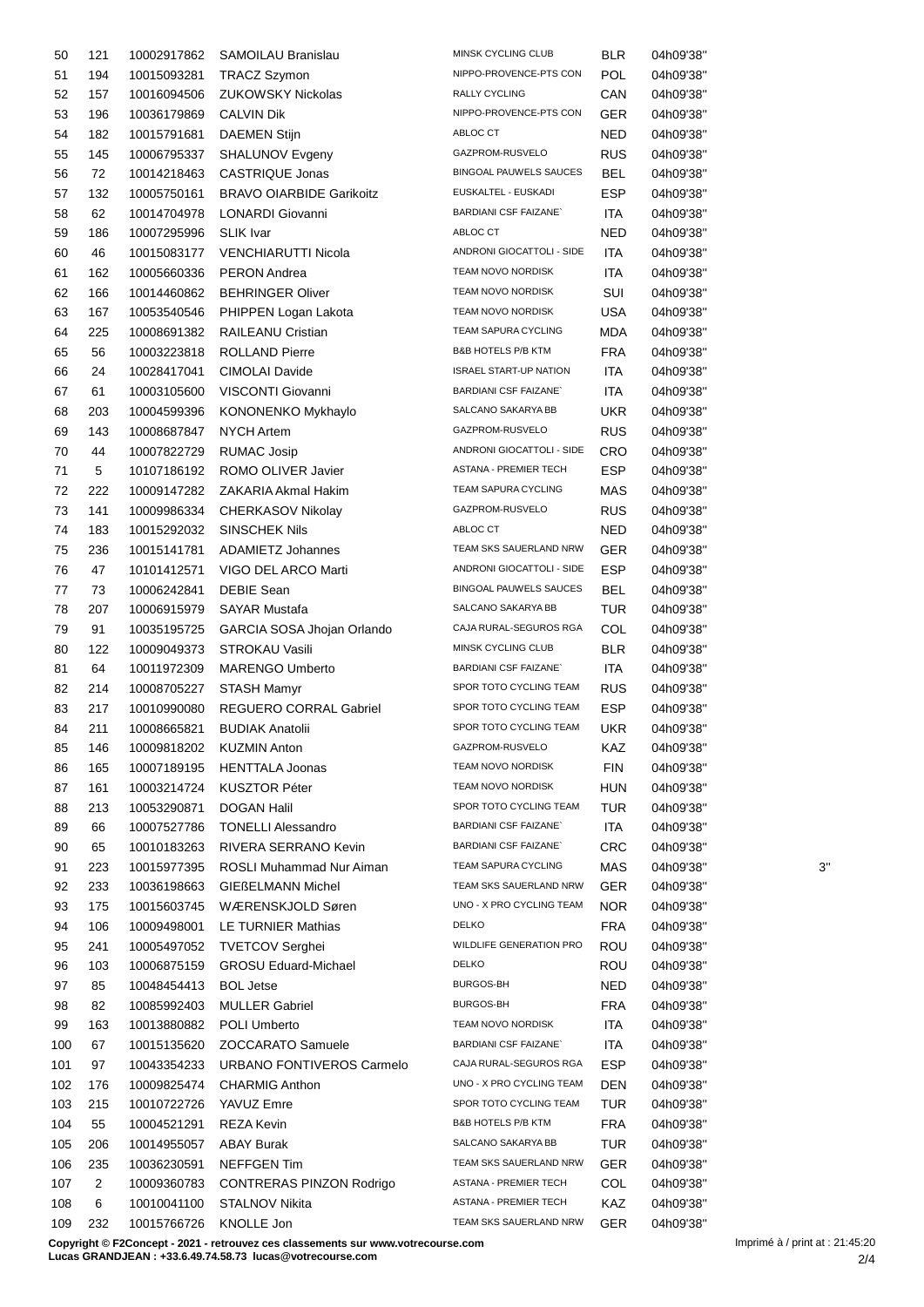| 110 | 172 | 10008849616             | <b>RESELL Erik Nordsaeter</b>        | UNO - X PRO CYCLING TEAM      | <b>NOR</b> | 04h09'38" |    |
|-----|-----|-------------------------|--------------------------------------|-------------------------------|------------|-----------|----|
| 111 | 171 | 10019889226             | <b>TILLER Rasmus</b>                 | UNO - X PRO CYCLING TEAM      | <b>NOR</b> | 04h09'38" |    |
| 112 | 87  | 10041949147             | <b>CANTON SERRANO Isaac</b>          | BURGOS-BH                     | <b>ESP</b> | 04h09'38" |    |
| 113 | 16  | 10005430667             | STEELS Stijn                         | DECEUNINCK - QUICK-STEP       | <b>BEL</b> | 04h09'38" |    |
| 114 | 13  | 10009230441             | HODEG CHAGUI Alvaro Jose             | DECEUNINCK - QUICK-STEP       | COL        | 04h09'38" |    |
| 115 | 96  | 10008682793             | SAEZ BENITO Hector                   | CAJA RURAL-SEGUROS RGA        | <b>ESP</b> | 04h09'38" |    |
| 116 | 11  | 10005506651             | <b>ARCHBOLD Shane</b>                | DECEUNINCK - QUICK-STEP       | NZL        | 04h09'38" |    |
| 117 | 125 | 10006492112             | <b>BAZHKOU Stanislau</b>             | MINSK CYCLING CLUB            | <b>BLR</b> | 04h09'38" | 1' |
| 118 | 126 | 10008667538             | <b>SHNYRKO Aliaksei</b>              | MINSK CYCLING CLUB            | <b>BLR</b> | 04h09'38" |    |
| 119 | 154 | 10006271335             | <b>MANNION Gavin</b>                 | RALLY CYCLING                 | <b>USA</b> | 04h09'38" |    |
| 120 | 152 | 10076567841             | <b>COTE Pier Andre</b>               | RALLY CYCLING                 | CAN        | 04h09'38" |    |
| 121 | 155 | 10009794960             | <b>MURPHY Kyle</b>                   | RALLY CYCLING                 | <b>USA</b> | 04h09'38" |    |
| 122 | 95  | 10039723908             | NICOLAU BELTRAN Joel                 | CAJA RURAL-SEGUROS RGA        | <b>ESP</b> | 04h09'38" |    |
| 123 |     |                         |                                      | <b>DELKO</b>                  | <b>ITA</b> |           |    |
|     | 105 | 10002926552             | <b>FINETTO Mauro</b>                 | WILDLIFE GENERATION PRO       |            | 04h09'38" |    |
| 124 | 242 | 10006893044             | <b>CASTILLO SOTO Ulises Alfredo</b>  |                               | <b>MEX</b> | 04h09'38" |    |
| 125 | 22  | 10002214311             | <b>GREIPEL André</b>                 | <b>ISRAEL START-UP NATION</b> | <b>GER</b> | 04h09'38" |    |
| 126 | 226 | 10050937512             | <b>EWART Jesse</b>                   | TEAM SAPURA CYCLING           | IRL        | 04h09'38" |    |
| 127 | 227 | 10010991902             | CELANO Danilo                        | TEAM SAPURA CYCLING           | ITA        | 04h09'38" |    |
| 128 | 164 | 10004864532             | LOZANO RIBA David                    | TEAM NOVO NORDISK             | <b>ESP</b> | 04h09'38" |    |
| 129 | 174 | 10010176900             | <b>MADSEN Frederik Rodenberg</b>     | UNO - X PRO CYCLING TEAM      | DEN        | 04h09'38" |    |
| 130 | 224 | 10014384373             | AZMAN Muhammad Zawawi                | TEAM SAPURA CYCLING           | MAS        | 04h09'38" |    |
| 131 | 201 | 10009197301             | <b>BALKAN Onur</b>                   | SALCANO SAKARYA BB            | <b>TUR</b> | 04h09'38" |    |
| 132 | 76  | 10015397318             | <b>VENNER Quentin</b>                | <b>BINGOAL PAUWELS SAUCES</b> | <b>BEL</b> | 04h09'38" |    |
| 133 | 75  | 10015160171             | <b>SUTER Joel</b>                    | <b>BINGOAL PAUWELS SAUCES</b> | SUI        | 04h09'38" |    |
| 134 | 123 | 10014587063             | SHAUCHENKA Siarhei                   | MINSK CYCLING CLUB            | <b>BLR</b> | 04h09'38" |    |
| 135 | 216 | 10008683100             | <b>SAMLI Feritcan</b>                | SPOR TOTO CYCLING TEAM        | <b>TUR</b> | 04h09'38" |    |
| 136 | 86  | 10014024059             | LOPEZ-COZAR JAIMEZ Juan Antonio      | BURGOS-BH                     | <b>ESP</b> | 04h09'38" |    |
| 137 | 74  | 10016305074             | PAQUOT Tom                           | BINGOAL PAUWELS SAUCES        | BEL        | 04h09'38" |    |
| 138 | 21  | 10015606674             | <b>BERWICK Sebastian</b>             | <b>ISRAEL START-UP NATION</b> | AUS        | 04h09'38" |    |
| 139 | 27  | 10008682995             | <b>SAGIV Guy</b>                     | <b>ISRAEL START-UP NATION</b> | <b>ISR</b> | 04h09'38" |    |
| 140 | 25  | 10004881508             | <b>DOWSETT Alex</b>                  | <b>ISRAEL START-UP NATION</b> | <b>GBR</b> | 04h09'38" |    |
| 141 | 23  | 10005391564             | <b>BRÄNDLE Matthias</b>              | <b>ISRAEL START-UP NATION</b> | AUT        | 04h09'38" |    |
| 142 | 156 | 10007600033             | <b>ORONTE Emerson</b>                | <b>RALLY CYCLING</b>          | <b>USA</b> | 04h09'38" |    |
| 143 | 93  | 10042493357             | ETXEBERRIA AZPILIKUETA Josu          | CAJA RURAL-SEGUROS RGA        | <b>ESP</b> | 04h09'38" |    |
| 144 | 15  | 10002264023 KEISSE Iljo |                                      | DECEUNINCK - QUICK-STEP       | BEL        | 04h09'38" |    |
| 145 | 134 |                         | 10007177879 GOIKOETXEA GOIOGANA Peio | EUSKALTEL - EUSKADI           | ESP        | 04h09'38" |    |
| 146 | 191 | 10016554446             | <b>BOGLI Jonathan</b>                | NIPPO-PROVENCE-PTS CON        | SUI        | 04h09'38" |    |
|     |     |                         |                                      | NIPPO-PROVENCE-PTS CON        | SUI        | 04h09'38" |    |
| 147 | 192 | 10009746763             | <b>KUHN Kevin</b>                    | ALPECIN-FENIX                 |            |           |    |
| 148 | 36  | 10006668833             | <b>KRIEGER Alexander</b>             |                               | <b>GER</b> | 04h09'38" |    |
| 149 | 33  | 10004853014             | <b>MEISEN Marcel</b>                 | ALPECIN-FENIX                 | GER        | 04h09'38" |    |
| 150 | 195 | 10009394634             | <b>MAMYKIN Matvey</b>                | NIPPO-PROVENCE-PTS CON        | <b>RUS</b> | 04h09'38" |    |
| 151 | 34  | 10014868969             | VINE Jay                             | ALPECIN-FENIX                 | <b>AUS</b> | 04h09'38" |    |
| 152 | 113 | 10009505475             | <b>ALBANESE Vincenzo</b>             | EOLO-KOMETA CYCLING TEA       | ITA        | 04h09'38" |    |
| 153 | 247 | 10010677862             | ROSS Kent                            | WILDLIFE GENERATION PRO       | <b>USA</b> | 04h09'38" | 2' |
| 154 | 243 | 10015547666             | MCGEOUGH Cormac                      | WILDLIFE GENERATION PRO       | <b>IRL</b> | 04h09'38" |    |
| 155 | 115 | 10006878795             | <b>WACKERMANN Luca</b>               | EOLO-KOMETA CYCLING TEA       | <b>ITA</b> | 04h09'38" |    |
| 156 | 117 | 10008672891             | <b>FRAPPORTI Mattia</b>              | EOLO-KOMETA CYCLING TEA       | ITA        | 04h09'38" |    |
| 157 | 14  | 10008706136             | <b>JAKOBSEN Fabio</b>                | DECEUNINCK - QUICK-STEP       | NED        | 04h09'38" |    |
| 158 | 244 | 10002724367             | <b>CLARKE Jonathan</b>               | WILDLIFE GENERATION PRO       | <b>AUS</b> | 04h09'38" |    |
| 159 | 112 | 10009333808             | SEVILLA LOPEZ Diego Pablo            | EOLO-KOMETA CYCLING TEA       | <b>ESP</b> | 04h09'38" |    |
| 160 | 114 | 10015389234             | <b>RIVI Samuele</b>                  | EOLO-KOMETA CYCLING TEA       | ITA        | 04h09'38" |    |
| 161 | 135 | 10042380694             | <b>BALLARIN MANSO Iker</b>           | EUSKALTEL - EUSKADI           | <b>ESP</b> | 04h09'38" |    |
| 162 | 137 | 10051354511             | LOBATO DEL VALLE Juan Jose           | EUSKALTEL - EUSKADI           | <b>ESP</b> | 04h09'38" |    |
| 163 | 133 | 10013749631             | AZURMENDI SAGASTIBELTZA Ibai         | EUSKALTEL - EUSKADI           | <b>ESP</b> | 04h09'38" |    |
| 164 | 111 | 10003200475             | GAVAZZI Francesco                    | EOLO-KOMETA CYCLING TEA       | <b>ITA</b> | 04h09'38" |    |
| 165 | 116 | 10003073062             | <b>BELLETTI Manuel</b>               | EOLO-KOMETA CYCLING TEA       | <b>ITA</b> | 04h09'38" |    |
| 166 | 193 | 10010779310             | ODA Hijiri                           | NIPPO-PROVENCE-PTS CON        | <b>JPN</b> | 04h09'38" |    |
| 167 | 246 | 10009353612             | <b>GRANIGAN Noah</b>                 | WILDLIFE GENERATION PRO       | <b>USA</b> | 04h09'38" |    |
|     |     |                         |                                      |                               |            |           |    |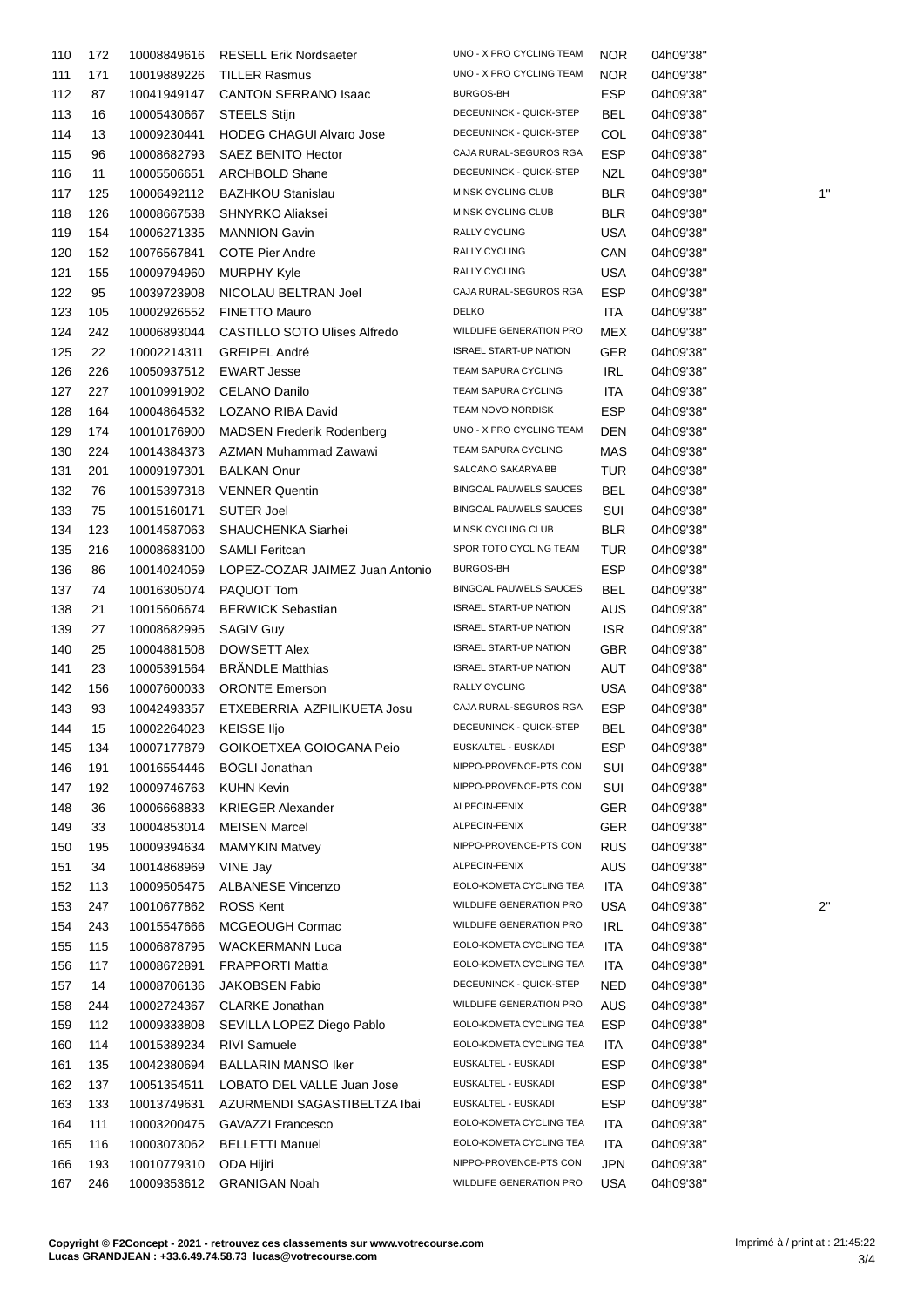**Aucun coureur hors-délai / No OTL**

**Nombre de partants : 169**

**Aucun non partant - No DN** S

**ABANDONS - DNF** Dossard/Bib 37 - MODOLO Sacha - ALPECIN-FENIX - 10004613948 Numbers : 1 **MISES HORS COURSE - DSQ** Dossard/Bib 32 - RICHARDSON Alexandar - 10016056514 Numbers : 1

**Juge à l'arrivée** CELAL Ozgur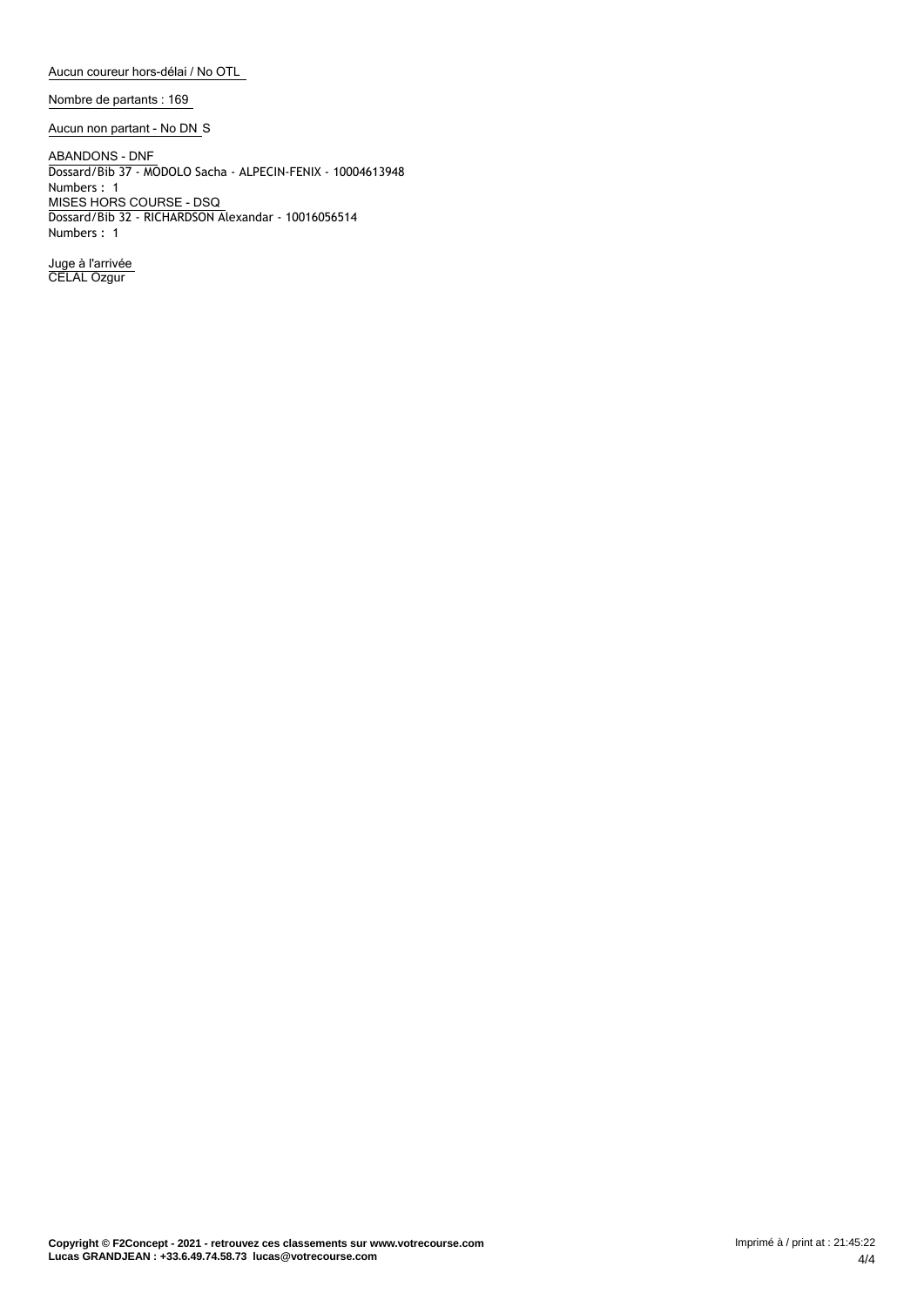

#### **CLASSEMENT GENERAL GENERAL CLASSIFICATION**

#### ALANYA - KEMER



**Date :** 14/04/2021

**Organisateur - Organiser :** TURKISH CYCLING FEDERATION

**Epreuve - Race :** 56th PRESIDENTIAL CYCLING TOUR OF TURKEY

| Etape - Stage: 4 |  |  |
|------------------|--|--|
|------------------|--|--|

**Distance :** 607.4 km

**Moyenne - Average :** 42.714km/h

| Rang<br>Rank   | Dos.<br>Bib    | UCI ID      | <b>NOM Prénom</b><br>Last name First Name | Equipe<br>Team                | Nat.<br>Nat. | Temps<br>Time | Ecart<br>Gap |
|----------------|----------------|-------------|-------------------------------------------|-------------------------------|--------------|---------------|--------------|
| $\mathbf{1}$   | 12             | 10003292324 | <b>CAVENDISH Mark</b>                     | DECEUNINCK - QUICK-STEP       | <b>GBR</b>   | 14h12'42"     |              |
| 2              | 31             | 10014827543 | PHILIPSEN Jasper                          | ALPECIN-FENIX                 | <b>BEL</b>   | 14h12'54"     | 12"          |
| 3              | 153            | 10009817693 | DE KLEIJN Arvid                           | RALLY CYCLING                 | <b>NED</b>   | 14h13'02"     | 20"          |
| 4              | 71             | 10010957546 | ANIOLKOWSKI Stanislaw                     | BINGOAL PAUWELS SAUCES WB     | POL          | 14h13'04"     | 22"          |
| 5              | 173            | 10010023316 | <b>HALVORSEN Kristoffer</b>               | UNO - X PRO CYCLING TEAM      | <b>NOR</b>   | 14h13'06"     | 24"          |
| 6              | 101            | 10009431515 | <b>BARBIER Pierre</b>                     | <b>DELKO</b>                  | <b>FRA</b>   | 14h13'08"     | 26"          |
| $\overline{7}$ | 22             | 10002214311 | <b>GREIPEL André</b>                      | <b>ISRAEL START-UP NATION</b> | <b>GER</b>   | 14h13'08"     | $\mathbf{H}$ |
| 8              | $\overline{7}$ | 10006895569 | ZAKHAROV Artyom                           | ASTANA - PREMIER TECH         | KAZ          | 14h13'09"     | 27"          |
| 9              | 132            | 10005750161 | <b>BRAVO OIARBIDE Garikoitz</b>           | EUSKALTEL - EUSKADI           | <b>ESP</b>   | 14h13'09"     | $\mathbf{H}$ |
| 10             | 223            | 10015977395 | ROSLI Muhammad Nur Aiman                  | TEAM SAPURA CYCLING           | <b>MAS</b>   | 14h13'09"     | $\mathbf{H}$ |
| 11             | 73             | 10006242841 | <b>DEBIE Sean</b>                         | BINGOAL PAUWELS SAUCES WB     | <b>BEL</b>   | 14h13'09"     | $\mathbf{H}$ |
| 12             | 202            | 10003260190 | <b>BUTS Vitaliy</b>                       | SALCANO SAKARYA BB            | <b>UKR</b>   | 14h13'10"     | 28"          |
| 13             | 194            | 10015093281 | <b>TRACZ Szymon</b>                       | NIPPO-PROVENCE-PTS CONTI      | POL          | 14h13'10"     | $\mathbf{H}$ |
| 14             | 247            | 10010677862 | <b>ROSS Kent</b>                          | WILDLIFE GENERATION PRO CY    | <b>USA</b>   | 14h13'10"     | $\mathbf{H}$ |
| 15             | 56             | 10003223818 | <b>ROLLAND Pierre</b>                     | <b>B&amp;B HOTELS P/B KTM</b> | FRA          | 14h13'10"     | $\mathbf{H}$ |
| 16             | 106            | 10009498001 | LE TURNIER Mathias                        | <b>DELKO</b>                  | FRA          | 14h13'11"     | 29"          |
| 17             | 125            | 10006492112 | <b>BAZHKOU Stanislau</b>                  | MINSK CYCLING CLUB            | <b>BLR</b>   | 14h13'11"     | $\mathbf{u}$ |
| 18             | 83             | 10015391153 | PEÑALVER ANIORTE Manuel                   | <b>BURGOS-BH</b>              | <b>ESP</b>   | 14h13'12"     | 30"          |
| 19             | 234            | 10036201693 | <b>KULBE Lars</b>                         | TEAM SKS SAUERLAND NRW        | <b>GER</b>   | 14h13'12"     | $\mathbf{H}$ |
| 20             | 184            | 10014921210 | <b>PLUTO Martin</b>                       | ABLOC CT                      | LAT          | 14h13'12"     | $\mathbf{H}$ |
| 21             | 62             | 10014704978 | <b>LONARDI Giovanni</b>                   | <b>BARDIANI CSF FAIZANE</b>   | <b>ITA</b>   | 14h13'12"     | $\mathbf{H}$ |
| 22             | 77             | 10015338714 | <b>VERCAMST Wesley</b>                    | BINGOAL PAUWELS SAUCES WB     | <b>BEL</b>   | 14h13'12"     | $\mathbf{H}$ |
| 23             | 35             | 10009136168 | <b>TAMINIAUX Lionel</b>                   | ALPECIN-FENIX                 | BEL          | 14h13'12"     | $\mathbf{H}$ |
| 24             | 205            | 10006599216 | <b>BOUGLAS Georgios</b>                   | SALCANO SAKARYA BB            | GRE          | 14h13'12"     | $\mathbf{H}$ |
| 25             | 94             | 10041823350 | GONZALEZ LOPEZ David                      | CAJA RURAL-SEGUROS RGA        | ESP          | 14h13'12"     | $\mathbf{H}$ |
| 26             | 142            | 10008924384 | CIMA Damiano                              | GAZPROM-RUSVELO               | ITA          | 14h13'12"     | $\mathbf{H}$ |
| 27             | 231            | 10036495424 | <b>MUNSTERMANN Per Christian</b>          | TEAM SKS SAUERLAND NRW        | <b>GER</b>   | 14h13'12"     | $\mathbf{H}$ |
| 28             | 162            | 10005660336 | <b>PERON Andrea</b>                       | TEAM NOVO NORDISK             | ITA          | 14h13'12"     | $\mathbf{H}$ |
| 29             | 103            | 10006875159 | <b>GROSU Eduard-Michael</b>               | <b>DELKO</b>                  | ROU          | 14h13'12"     | $\mathbf{H}$ |
| 30             | 84             | 10009416357 | <b>SMIT Willem Jakobus</b>                | <b>BURGOS-BH</b>              | <b>RSA</b>   | 14h13'12"     | $\mathbf{H}$ |
| 31             | 175            | 10015603745 | WÆRENSKJOLD Søren                         | UNO - X PRO CYCLING TEAM      | <b>NOR</b>   | 14h13'12"     | $\mathbf{H}$ |
| 32             | $\overline{4}$ | 10036105101 | <b>BRUSSENSKIY Gleb</b>                   | ASTANA - PREMIER TECH         | KAZ          | 14h13'12"     | $\mathbf{H}$ |
| 33             | 221            | 10007508790 | <b>ORKEN Ahmet</b>                        | <b>TEAM SAPURA CYCLING</b>    | TUR          | 14h13'12"     | $\mathbf{H}$ |
| 34             | 185            | 10022872984 | DEL GROSSO Bodi                           | ABLOC CT                      | <b>NED</b>   | 14h13'12"     |              |
| 35             | 214            | 10008705227 | <b>STASH Mamyr</b>                        | SPOR TOTO CYCLING TEAM        | <b>RUS</b>   | 14h13'12"     | $\mathbf{H}$ |
| 36             | 44             | 10007822729 | <b>RUMAC Josip</b>                        | ANDRONI GIOCATTOLI - SIDERM   | <b>CRO</b>   | 14h13'12"     | $\mathbf{H}$ |
| 37             | 54             | 10008892961 | <b>PACHER Quentin</b>                     | <b>B&amp;B HOTELS P/B KTM</b> | <b>FRA</b>   | 14h13'12"     | $\mathbf{H}$ |
| 38             | 196            | 10036179869 | <b>CALVIN Dik</b>                         | NIPPO-PROVENCE-PTS CONTI      | <b>GER</b>   | 14h13'12"     | $\mathbf{H}$ |
| 39             | 72             | 10014218463 | CASTRIQUE Jonas                           | BINGOAL PAUWELS SAUCES WB     | <b>BEL</b>   | 14h13'12"     | $\mathbf{H}$ |
| 40             | 57             | 10008653087 | <b>SCHONBERGER Sebastian</b>              | B&B HOTELS P/B KTM            | AUT          | 14h13'12"     | $\mathbf{H}$ |
| 41             | $\mathbf{1}$   | 10008855171 | <b>KUDUS Merhawi</b>                      | ASTANA - PREMIER TECH         | ERI          | 14h13'12"     | $\mathbf{H}$ |
| 42             | 187            | 10015439249 | <b>WEULINK Meindert</b>                   | ABLOC CT                      | <b>NED</b>   | 14h13'12"     | $\mathbf{H}$ |
| 43             | 131            | 10011227530 | IRIZAR LASKURAIN Julen                    | EUSKALTEL - EUSKADI           | ESP          | 14h13'12"     | $\mathbf{H}$ |
| 44             | 3              | 10009816077 | <b>GIDICH Yevgeniy</b>                    | ASTANA - PREMIER TECH         | KAZ          | 14h13'12"     | $\mathbf{H}$ |
| 45             | 245            | 10012493479 | <b>HOEHN Alex</b>                         | WILDLIFE GENERATION PRO CY    | <b>USA</b>   | 14h13'12"     | $\mathbf{H}$ |
| 46             | 116            | 10003073062 | <b>BELLETTI Manuel</b>                    | EOLO-KOMETA CYCLING TEAM      | ITA          | 14h13'12"     | $\mathbf{H}$ |
| 47             | 45             | 10006564860 | SEPULVEDA Eduardo                         | ANDRONI GIOCATTOLI - SIDERM   | ARG          | 14h13'12"     | $\mathbf{H}$ |
| 48             | 137            | 10051354511 | LOBATO DEL VALLE Juan Jose                | EUSKALTEL - EUSKADI           | <b>ESP</b>   | 14h13'12"     | $\mathbf{H}$ |
| 49             | 107            | 10043045045 | DIAZ GALLEGO Jose Manuel                  | <b>DELKO</b>                  | ESP          | 14h13'12"     | $\mathbf{u}$ |
|                |                |             |                                           |                               |              |               |              |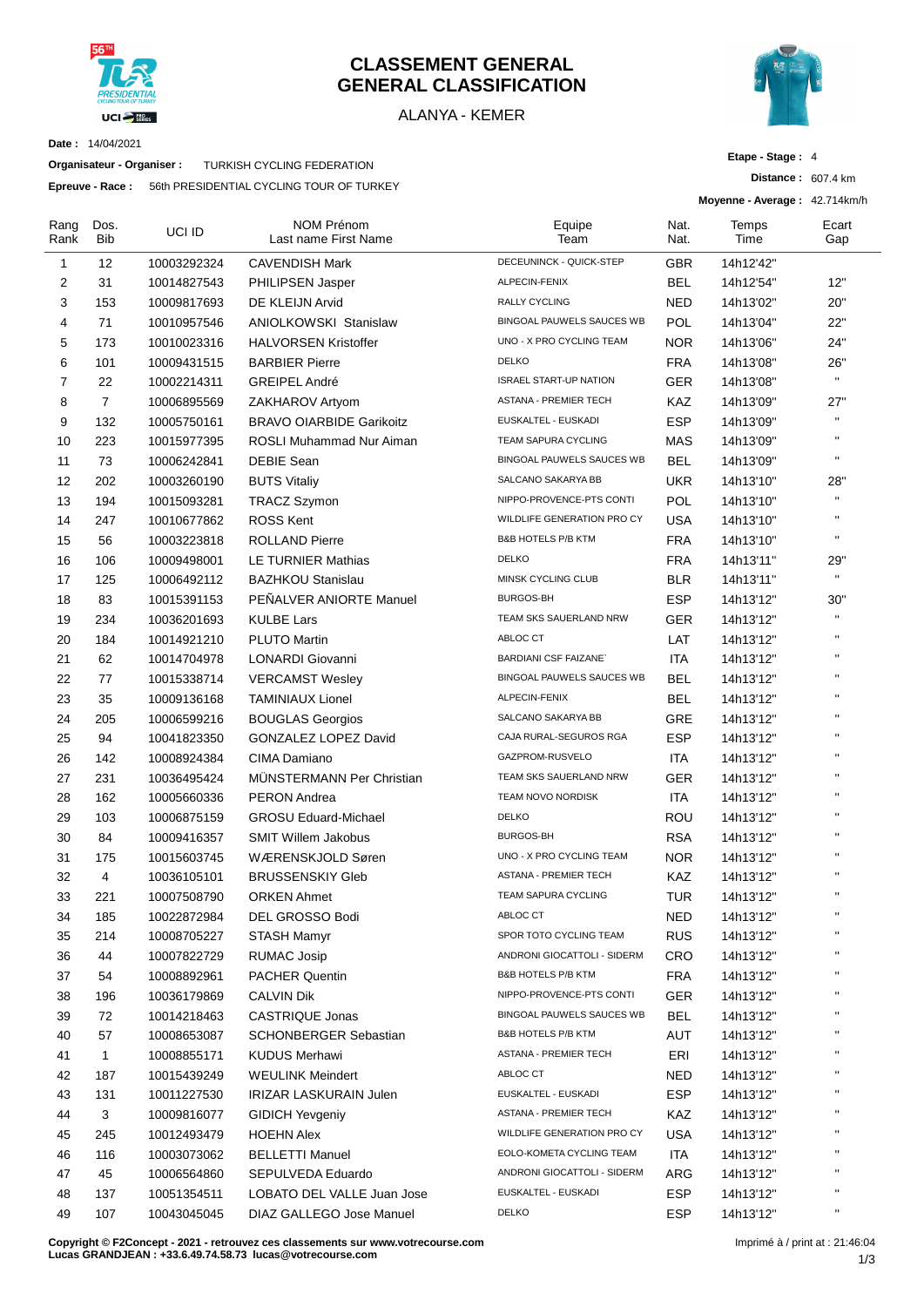| 50  | 42  | 10014992039 | JERMAN Žiga                       | ANDRONI GIOCATTOLI - SIDERM       | SLO        | 14h13'12" | $\mathbf{u}$ |
|-----|-----|-------------|-----------------------------------|-----------------------------------|------------|-----------|--------------|
| 51  | 53  | 10014991837 | MOZZATO Luca                      | <b>B&amp;B HOTELS P/B KTM</b>     | ITA        | 14h13'12" | $\mathbf{H}$ |
| 52  | 123 | 10014587063 | SHAUCHENKA Siarhei                | MINSK CYCLING CLUB                | <b>BLR</b> | 14h13'12" | $\mathbf{u}$ |
| 53  | 92  | 10007609127 | <b>BAGÜES KALPARSORO Aritz</b>    | CAJA RURAL-SEGUROS RGA            | <b>ESP</b> | 14h13'12" | $\mathbf{u}$ |
| 54  | 147 | 10005914758 | <b>BOEV</b> Igor                  | GAZPROM-RUSVELO                   | <b>RUS</b> | 14h13'12" | $\mathbf{H}$ |
| 55  | 81  | 10006555867 | RUBIO HERNANDEZ Diego             | <b>BURGOS-BH</b>                  | <b>ESP</b> | 14h13'12" | $\mathbf{H}$ |
| 56  | 41  | 10007744220 | <b>MALUCELLI Matteo</b>           | ANDRONI GIOCATTOLI - SIDERM       | ITA        | 14h13'12" | $\mathbf{H}$ |
| 57  | 182 | 10015791681 | <b>DAEMEN Stijn</b>               | ABLOC CT                          | <b>NED</b> | 14h13'12" | $\mathbf{u}$ |
| 58  | 246 | 10009353612 | <b>GRANIGAN Noah</b>              | <b>WILDLIFE GENERATION PRO CY</b> | <b>USA</b> | 14h13'12" | $\mathbf{u}$ |
| 59  | 127 | 10015979217 | CHARNIAUSKI Ivan                  | MINSK CYCLING CLUB                | <b>BLR</b> | 14h13'12" | $\mathbf{H}$ |
| 60  | 64  | 10011972309 | <b>MARENGO Umberto</b>            | <b>BARDIANI CSF FAIZANE`</b>      | ITA        | 14h13'12" | $\mathbf{u}$ |
|     | 52  |             |                                   | <b>B&amp;B HOTELS P/B KTM</b>     |            |           | $\mathbf{u}$ |
| 61  |     | 10003225030 | <b>GAUTIER Cyril</b>              | NIPPO-PROVENCE-PTS CONTI          | <b>FRA</b> | 14h13'12" | $\mathbf{H}$ |
| 62  | 197 | 10046239173 | <b>CHRISTEN Fabio</b>             |                                   | SUI        | 14h13'12" | $\mathbf{H}$ |
| 63  | 6   | 10010041100 | <b>STALNOV Nikita</b>             | ASTANA - PREMIER TECH             | KAZ        | 14h13'12" | $\mathbf{H}$ |
| 64  | 26  | 10007506366 | ZABEL Rick                        | <b>ISRAEL START-UP NATION</b>     | <b>GER</b> | 14h13'12" | $\mathbf{H}$ |
| 65  | 85  | 10048454413 | <b>BOL Jetse</b>                  | BURGOS-BH                         | <b>NED</b> | 14h13'12" |              |
| 66  | 203 | 10004599396 | KONONENKO Mykhaylo                | SALCANO SAKARYA BB                | <b>UKR</b> | 14h13'12" | $\mathbf{H}$ |
| 67  | 161 | 10003214724 | <b>KUSZTOR Péter</b>              | TEAM NOVO NORDISK                 | <b>HUN</b> | 14h13'12" | $\mathbf{H}$ |
| 68  | 177 | 10052439089 | <b>JOHANNESSEN Anders Halland</b> | UNO - X PRO CYCLING TEAM          | <b>NOR</b> | 14h13'12" | $\mathbf{H}$ |
| 69  | 51  | 10015454912 | <b>CHEVALIER Maxime</b>           | <b>B&amp;B HOTELS P/B KTM</b>     | <b>FRA</b> | 14h13'12" | $\mathbf{H}$ |
| 70  | 241 | 10005497052 | <b>TVETCOV Serghei</b>            | WILDLIFE GENERATION PRO CY        | <b>ROU</b> | 14h13'12" | $\mathbf{H}$ |
| 71  | 104 | 10006142811 | FERNANDEZ CRUZ Delio              | <b>DELKO</b>                      | <b>ESP</b> | 14h13'12" | $\mathbf{H}$ |
| 72  | 143 | 10008687847 | <b>NYCH Artem</b>                 | GAZPROM-RUSVELO                   | <b>RUS</b> | 14h13'12" | $\mathbf{H}$ |
| 73  | 5   | 10107186192 | ROMO OLIVER Javier                | ASTANA - PREMIER TECH             | <b>ESP</b> | 14h13'12" | $\mathbf{u}$ |
| 74  | 225 | 10008691382 | <b>RAILEANU Cristian</b>          | TEAM SAPURA CYCLING               | <b>MDA</b> | 14h13'12" | $\mathbf{H}$ |
| 75  | 115 | 10006878795 | <b>WACKERMANN Luca</b>            | EOLO-KOMETA CYCLING TEAM          | ITA        | 14h13'12" | $\mathbf{u}$ |
| 76  | 181 | 10014702352 | <b>APPEL Stijn</b>                | ABLOC CT                          | <b>NED</b> | 14h13'12" | $\mathbf{u}$ |
| 77  | 13  | 10009230441 | <b>HODEG CHAGUI Alvaro Jose</b>   | DECEUNINCK - QUICK-STEP           | COL        | 14h13'12" | $\mathbf{H}$ |
| 78  | 145 | 10006795337 | <b>SHALUNOV Evgeny</b>            | GAZPROM-RUSVELO                   | <b>RUS</b> | 14h13'12" | $\mathbf{H}$ |
| 79  | 193 | 10010779310 | ODA Hijiri                        | NIPPO-PROVENCE-PTS CONTI          | <b>JPN</b> | 14h13'12" | $\mathbf{H}$ |
| 80  | 166 | 10014460862 | <b>BEHRINGER Oliver</b>           | TEAM NOVO NORDISK                 | SUI        | 14h13'12" | $\mathbf{H}$ |
| 81  | 206 | 10014955057 | <b>ABAY Burak</b>                 | SALCANO SAKARYA BB                | TUR        | 14h13'12" | $\mathbf{H}$ |
| 82  | 136 | 10010713531 | ARANBURU ARRUTI Jokin             | EUSKALTEL - EUSKADI               | <b>ESP</b> | 14h13'12" | $\mathbf{H}$ |
| 83  | 121 | 10002917862 | SAMOILAU Branislau                | MINSK CYCLING CLUB                | <b>BLR</b> | 14h13'12" | $\mathbf{H}$ |
| 84  | 96  | 10008682793 | SAEZ BENITO Hector                | CAJA RURAL-SEGUROS RGA            | <b>ESP</b> | 14h13'12" | $\mathbf{u}$ |
| 85  | 212 | 10009822242 | TIRYAKI Oguzhan                   | SPOR TOTO CYCLING TEAM            | TUR        | 14h13'12" |              |
| 86  | 124 | 10002670110 | SOBAL Yauhen                      | MINSK CYCLING CLUB                | <b>BLR</b> | 14h13'12" | $\mathbf{H}$ |
|     | 176 |             | <b>CHARMIG Anthon</b>             | UNO - X PRO CYCLING TEAM          | <b>DEN</b> | 14h13'12" | $\mathbf{H}$ |
| 87  |     | 10009825474 |                                   | ASTANA - PREMIER TECH             |            |           | $\mathbf{H}$ |
| 88  | 2   | 10009360783 | CONTRERAS PINZON Rodrigo          | GAZPROM-RUSVELO                   | COL        | 14h13'12" | $\mathbf{H}$ |
| 89  | 146 | 10009818202 | <b>KUZMIN Anton</b>               |                                   | KAZ        | 14h13'12" | $\mathbf{H}$ |
| 90  | 236 | 10015141781 | <b>ADAMIETZ Johannes</b>          | TEAM SKS SAUERLAND NRW            | GER        | 14h13'12" | $\mathbf{H}$ |
| 91  | 34  | 10014868969 | VINE Jay                          | ALPECIN-FENIX                     | <b>AUS</b> | 14h13'12" | $\mathbf{H}$ |
| 92  | 11  | 10005506651 | <b>ARCHBOLD Shane</b>             | DECEUNINCK - QUICK-STEP           | <b>NZL</b> | 14h13'12" |              |
| 93  | 134 | 10007177879 | GOIKOETXEA GOIOGANA Peio          | EUSKALTEL - EUSKADI               | <b>ESP</b> | 14h13'12" | $\mathbf{H}$ |
| 94  | 63  | 10006684896 | <b>MAESTRI Mirco</b>              | <b>BARDIANI CSF FAIZANE</b>       | ITA        | 14h13'12" | $\mathbf{H}$ |
| 95  | 126 | 10008667538 | SHNYRKO Aliaksei                  | MINSK CYCLING CLUB                | <b>BLR</b> | 14h13'12" | $\mathbf{H}$ |
| 96  | 95  | 10039723908 | NICOLAU BELTRAN Joel              | CAJA RURAL-SEGUROS RGA            | <b>ESP</b> | 14h13'12" | $\mathbf{H}$ |
| 97  | 172 | 10008849616 | <b>RESELL Erik Nordsaeter</b>     | UNO - X PRO CYCLING TEAM          | <b>NOR</b> | 14h13'12" | $\mathbf{H}$ |
| 98  | 154 | 10006271335 | <b>MANNION Gavin</b>              | RALLY CYCLING                     | <b>USA</b> | 14h13'12" | $\mathbf{u}$ |
| 99  | 33  | 10004853014 | <b>MEISEN Marcel</b>              | ALPECIN-FENIX                     | <b>GER</b> | 14h13'12" | $\mathbf{H}$ |
| 100 | 242 | 10006893044 | CASTILLO SOTO Ulises Alfredo      | WILDLIFE GENERATION PRO CY        | <b>MEX</b> | 14h13'12" | $\mathbf{H}$ |
| 101 | 204 | 10005675692 | <b>ASADOV Elchin</b>              | SALCANO SAKARYA BB                | AZE        | 14h13'12" | $\mathbf{H}$ |
| 102 | 122 | 10009049373 | <b>STROKAU Vasili</b>             | MINSK CYCLING CLUB                | <b>BLR</b> | 14h13'12" | $\mathbf{H}$ |
| 103 | 217 | 10010990080 | REGUERO CORRAL Gabriel            | SPOR TOTO CYCLING TEAM            | ESP        | 14h13'12" | $\mathbf{H}$ |
| 104 | 183 | 10015292032 | <b>SINSCHEK Nils</b>              | ABLOC CT                          | <b>NED</b> | 14h13'12" | $\mathbf{H}$ |
| 105 | 46  | 10015083177 | VENCHIARUTTI Nicola               | ANDRONI GIOCATTOLI - SIDERM       | ITA        | 14h13'12" | $\mathbf{H}$ |
| 106 | 47  | 10101412571 | VIGO DEL ARCO Marti               | ANDRONI GIOCATTOLI - SIDERM       | <b>ESP</b> | 14h13'12" | $\mathbf{H}$ |
| 107 | 207 | 10006915979 | SAYAR Mustafa                     | SALCANO SAKARYA BB                | TUR        | 14h13'12" | $\mathbf{H}$ |
| 108 | 117 | 10008672891 | <b>FRAPPORTI Mattia</b>           | EOLO-KOMETA CYCLING TEAM          | ITA        | 14h13'12" | $\mathbf{H}$ |
| 109 | 91  | 10035195725 | GARCIA SOSA Jhojan Orlando        | CAJA RURAL-SEGUROS RGA            | <b>COL</b> | 14h13'12" | н.           |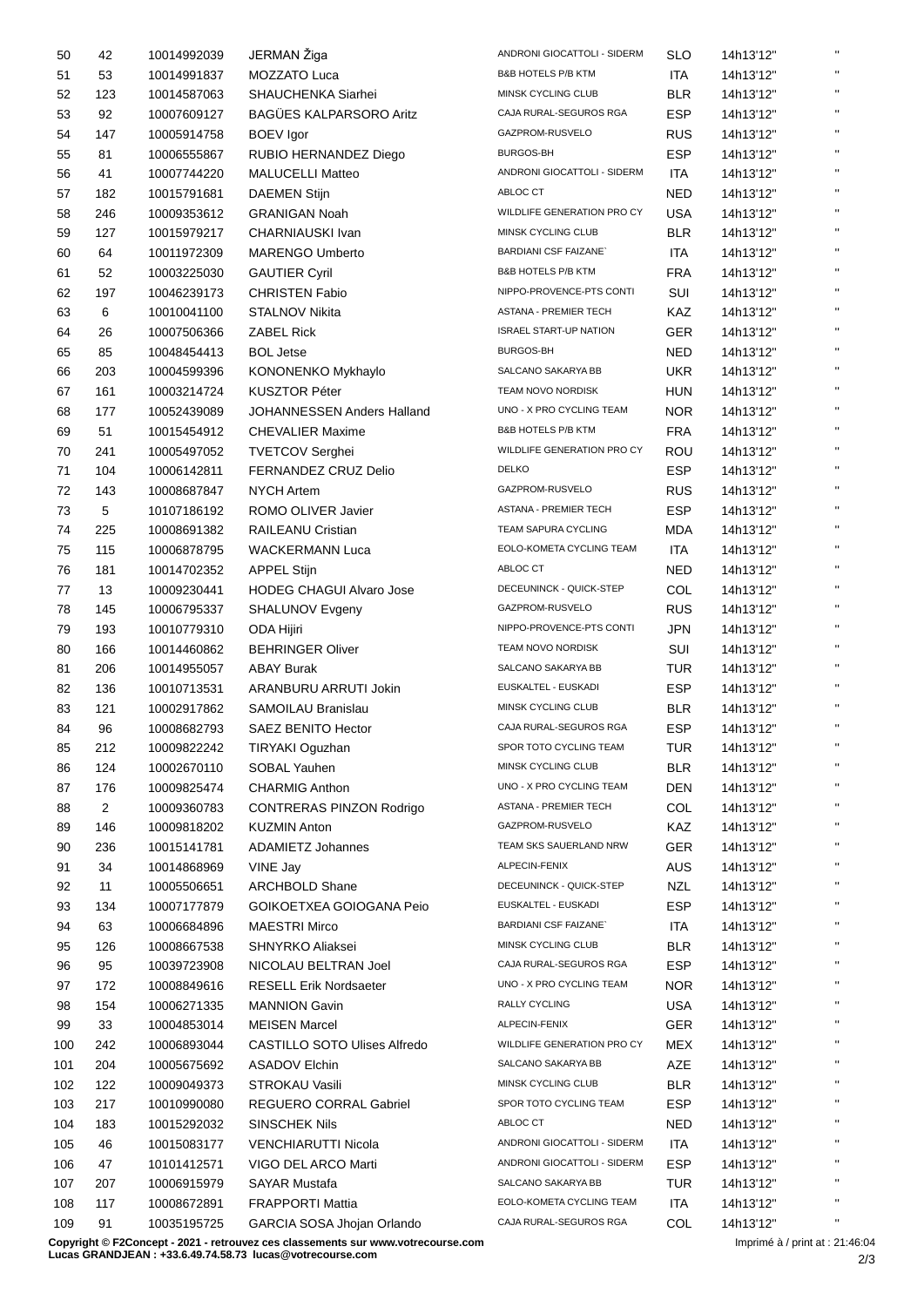| 110 | 165 | 10007189195 | <b>HENTTALA Joonas</b>           | TEAM NOVO NORDISK             | <b>FIN</b> | 14h13'12" | $\mathbf{H}$ |
|-----|-----|-------------|----------------------------------|-------------------------------|------------|-----------|--------------|
| 111 | 141 | 10009986334 | <b>CHERKASOV Nikolay</b>         | GAZPROM-RUSVELO               | <b>RUS</b> | 14h13'12" | $\mathbf{H}$ |
| 112 | 211 | 10008665821 | <b>BUDIAK Anatolii</b>           | SPOR TOTO CYCLING TEAM        | <b>UKR</b> | 14h13'12" | $\mathbf{H}$ |
| 113 | 67  | 10015135620 | <b>ZOCCARATO Samuele</b>         | <b>BARDIANI CSF FAIZANE</b>   | ITA        | 14h13'12" | $\mathbf{H}$ |
| 114 | 192 | 10009746763 | KUHN Kevin                       | NIPPO-PROVENCE-PTS CONTI      | SUI        | 14h13'12" | $\mathbf{H}$ |
| 115 | 201 | 10009197301 | <b>BALKAN Onur</b>               | SALCANO SAKARYA BB            | TUR        | 14h13'12" | $\mathbf{H}$ |
| 116 | 25  | 10004881508 | <b>DOWSETT Alex</b>              | <b>ISRAEL START-UP NATION</b> | <b>GBR</b> | 14h13'12" | $\mathbf{H}$ |
| 117 | 61  | 10003105600 | VISCONTI Giovanni                | <b>BARDIANI CSF FAIZANE</b>   | ITA        | 14h13'12" | $\mathbf{H}$ |
| 118 | 191 | 10016554446 | <b>BÖGLI Jonathan</b>            | NIPPO-PROVENCE-PTS CONTI      | SUI        | 14h13'12" | $\mathbf{H}$ |
| 119 | 36  | 10006668833 | <b>KRIEGER Alexander</b>         | ALPECIN-FENIX                 | <b>GER</b> | 14h13'12" | $\mathbf{H}$ |
| 120 | 226 | 10050937512 | <b>EWART Jesse</b>               | <b>TEAM SAPURA CYCLING</b>    | <b>IRL</b> | 14h13'12" | $\mathbf{H}$ |
| 121 | 167 | 10053540546 | PHIPPEN Logan Lakota             | TEAM NOVO NORDISK             | <b>USA</b> | 14h13'12" | $\mathbf{H}$ |
| 122 | 82  | 10085992403 | <b>MULLER Gabriel</b>            | BURGOS-BH                     | <b>FRA</b> | 14h13'12" | $\mathbf{H}$ |
| 123 | 152 | 10076567841 | <b>COTE Pier Andre</b>           | RALLY CYCLING                 | CAN        | 14h13'12" | $\mathbf{H}$ |
| 124 | 232 | 10015766726 | KNOLLE Jon                       | TEAM SKS SAUERLAND NRW        | <b>GER</b> | 14h13'12" | $\mathbf{H}$ |
| 125 | 222 | 10009147282 | <b>ZAKARIA Akmal Hakim</b>       | TEAM SAPURA CYCLING           | MAS        |           | $\mathbf{H}$ |
|     |     |             |                                  | <b>B&amp;B HOTELS P/B KTM</b> |            | 14h13'12" | $\mathbf{H}$ |
| 126 | 55  | 10004521291 | <b>REZA Kevin</b>                |                               | <b>FRA</b> | 14h13'12" | $\mathbf{H}$ |
| 127 | 87  | 10041949147 | <b>CANTON SERRANO Isaac</b>      | BURGOS-BH                     | <b>ESP</b> | 14h13'12" | $\mathbf{H}$ |
| 128 | 65  | 10010183263 | RIVERA SERRANO Kevin             | <b>BARDIANI CSF FAIZANE</b>   | <b>CRC</b> | 14h13'12" | $\mathbf{H}$ |
| 129 | 227 | 10010991902 | <b>CELANO Danilo</b>             | TEAM SAPURA CYCLING           | ITA        | 14h13'12" | $\mathbf{H}$ |
| 130 | 111 | 10003200475 | <b>GAVAZZI Francesco</b>         | EOLO-KOMETA CYCLING TEAM      | ITA        | 14h13'12" |              |
| 131 | 164 | 10004864532 | <b>LOZANO RIBA David</b>         | TEAM NOVO NORDISK             | <b>ESP</b> | 14h13'12" | $\mathbf{H}$ |
| 132 | 66  | 10007527786 | <b>TONELLI Alessandro</b>        | <b>BARDIANI CSF FAIZANE</b>   | ITA        | 14h13'12" | $\mathbf{H}$ |
| 133 | 135 | 10042380694 | <b>BALLARIN MANSO Iker</b>       | EUSKALTEL - EUSKADI           | ESP        | 14h13'12" | $\mathbf{H}$ |
| 134 | 133 | 10013749631 | AZURMENDI SAGASTIBELTZA Ibai     | EUSKALTEL - EUSKADI           | <b>ESP</b> | 14h13'12" | $\mathbf{H}$ |
| 135 | 233 | 10036198663 | <b>GIEßELMANN Michel</b>         | TEAM SKS SAUERLAND NRW        | <b>GER</b> | 14h13'12" | $\mathbf{H}$ |
| 136 | 15  | 10002264023 | <b>KEISSE IIjo</b>               | DECEUNINCK - QUICK-STEP       | <b>BEL</b> | 14h13'12" | $\mathbf{H}$ |
| 137 | 235 | 10036230591 | <b>NEFFGEN Tim</b>               | TEAM SKS SAUERLAND NRW        | <b>GER</b> | 14h13'12" | $\mathbf{H}$ |
| 138 | 215 | 10010722726 | YAVUZ Emre                       | SPOR TOTO CYCLING TEAM        | <b>TUR</b> | 14h13'12" | $\mathbf{H}$ |
| 139 | 213 | 10053290871 | <b>DOGAN Halil</b>               | SPOR TOTO CYCLING TEAM        | <b>TUR</b> | 14h13'12" | $\mathbf{H}$ |
| 140 | 113 | 10009505475 | <b>ALBANESE Vincenzo</b>         | EOLO-KOMETA CYCLING TEAM      | ITA        | 14h13'12" | $\mathbf{H}$ |
| 141 | 155 | 10009794960 | <b>MURPHY Kyle</b>               | <b>RALLY CYCLING</b>          | <b>USA</b> | 14h13'12" | $\mathbf{H}$ |
| 142 | 105 | 10002926552 | <b>FINETTO Mauro</b>             | <b>DELKO</b>                  | ITA        | 14h13'12" | $\mathbf{H}$ |
| 143 | 97  | 10043354233 | URBANO FONTIVEROS Carmelo        | CAJA RURAL-SEGUROS RGA        | <b>ESP</b> | 14h13'12" | $\mathbf{H}$ |
| 144 | 27  | 10008682995 | <b>SAGIV Guy</b>                 | <b>ISRAEL START-UP NATION</b> | <b>ISR</b> | 14h13'12" | $\mathbf{H}$ |
| 145 | 224 | 10014384373 | AZMAN Muhammad Zawawi            | TEAM SAPURA CYCLING           | MAS        | 14h13'12" |              |
| 146 | 244 | 10002724367 | <b>CLARKE Jonathan</b>           | WILDLIFE GENERATION PRO CY    | <b>AUS</b> | 14h13'12" |              |
| 147 | 156 | 10007600033 | <b>ORONTE Emerson</b>            | RALLY CYCLING                 | <b>USA</b> | 14h13'12" | $\mathbf{u}$ |
| 148 | 243 | 10015547666 | MCGEOUGH Cormac                  | WILDLIFE GENERATION PRO CY    | <b>IRL</b> | 14h13'12" |              |
| 149 | 21  | 10015606674 | <b>BERWICK Sebastian</b>         | <b>ISRAEL START-UP NATION</b> | <b>AUS</b> | 14h13'12" | $\mathbf{H}$ |
| 150 | 86  | 10014024059 | LOPEZ-COZAR JAIMEZ Juan Antonio  | <b>BURGOS-BH</b>              | <b>ESP</b> | 14h13'12" |              |
| 151 | 112 | 10009333808 | SEVILLA LOPEZ Diego Pablo        | EOLO-KOMETA CYCLING TEAM      | <b>ESP</b> | 14h13'12" | $\mathbf{H}$ |
| 152 | 76  | 10015397318 | <b>VENNER Quentin</b>            | BINGOAL PAUWELS SAUCES WB     | <b>BEL</b> | 14h13'12" |              |
| 153 |     |             | RIVI Samuele                     | EOLO-KOMETA CYCLING TEAM      | ITA        |           | $\mathbf{H}$ |
|     | 114 | 10015389234 |                                  | BINGOAL PAUWELS SAUCES WB     |            | 14h13'12" |              |
| 154 | 75  | 10015160171 | <b>SUTER Joel</b>                |                               | SUI        | 14h13'12" |              |
| 155 | 93  | 10042493357 | ETXEBERRIA AZPILIKUETA Josu      | CAJA RURAL-SEGUROS RGA        | <b>ESP</b> | 14h13'12" |              |
| 156 | 195 | 10009394634 | <b>MAMYKIN Matvey</b>            | NIPPO-PROVENCE-PTS CONTI      | <b>RUS</b> | 14h13'12" |              |
| 157 | 157 | 10016094506 | <b>ZUKOWSKY Nickolas</b>         | RALLY CYCLING                 | CAN        | 14h13'36" | 54"          |
| 158 | 186 | 10007295996 | <b>SLIK Ivar</b>                 | ABLOC CT                      | <b>NED</b> | 14h13'40" | 58"          |
| 159 | 23  | 10005391564 | <b>BRÄNDLE Matthias</b>          | <b>ISRAEL START-UP NATION</b> | AUT        | 14h14'11" | 01'29"       |
| 160 | 174 | 10010176900 | <b>MADSEN Frederik Rodenberg</b> | UNO - X PRO CYCLING TEAM      | <b>DEN</b> | 14h14'12" | 01'30"       |
| 161 | 24  | 10028417041 | CIMOLAI Davide                   | <b>ISRAEL START-UP NATION</b> | ITA        | 14h14'23" | 01'41"       |
| 162 | 216 | 10008683100 | <b>SAMLI Feritcan</b>            | SPOR TOTO CYCLING TEAM        | <b>TUR</b> | 14h14'36" | 01'54"       |
| 163 | 74  | 10016305074 | PAQUOT Tom                       | BINGOAL PAUWELS SAUCES WB     | <b>BEL</b> | 14h14'37" | 01'55"       |
| 164 | 16  | 10005430667 | <b>STEELS Stijn</b>              | DECEUNINCK - QUICK-STEP       | <b>BEL</b> | 14h14'37" | Ħ            |
| 165 | 163 | 10013880882 | POLI Umberto                     | TEAM NOVO NORDISK             | ITA        | 14h14'39" | 01'57"       |
| 166 | 14  | 10008706136 | JAKOBSEN Fabio                   | DECEUNINCK - QUICK-STEP       | <b>NED</b> | 14h14'58" | 02'16"       |
| 167 | 171 | 10019889226 | <b>TILLER Rasmus</b>             | UNO - X PRO CYCLING TEAM      | <b>NOR</b> | 14h18'24" | 05'42"       |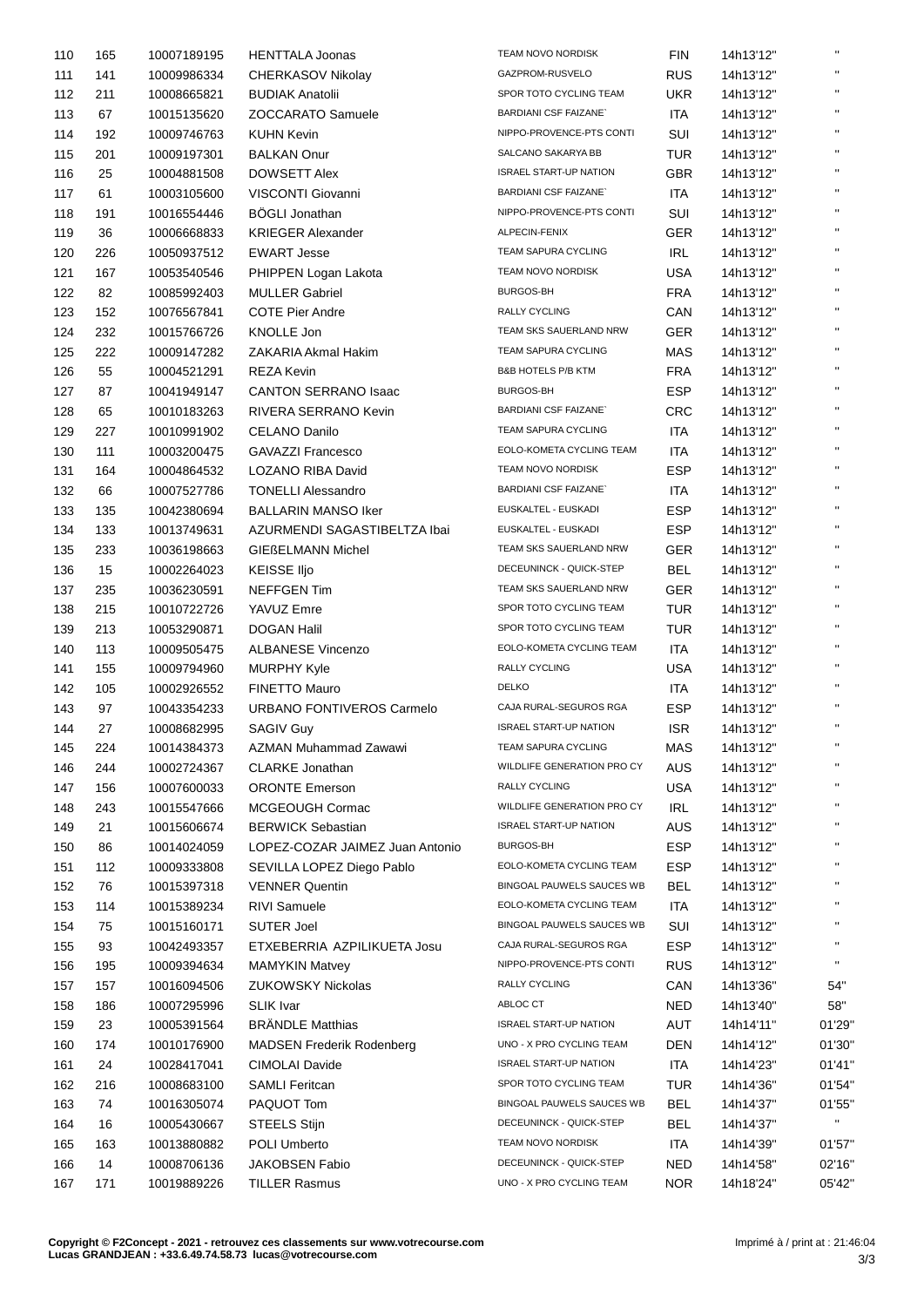

#### **Date :** 14/04/2021

#### ALANYA - KEMER **CLASSEMENT PAR POINTS POINTS CLASSIFICATION**



**Etape - Stage :** 4

### **Organisateur - Organiser :** TURKISH CYCLING FEDERATION

#### **Epreuve - Race :** 56th PRESIDENTIAL CYCLING TOUR OF TURKEY

| Rg      | Dos. | Nom Prénom                      | Nat.       | Equipe     | Pts            | Bon. | Rg<br>Rk       | Dos.<br>Bib.   | Nom Prénom<br>Last name First name | UCI ID      | Equipe<br>Team    | Pts            |
|---------|------|---------------------------------|------------|------------|----------------|------|----------------|----------------|------------------------------------|-------------|-------------------|----------------|
|         |      | km 106.7 - Sprint Prime         |            |            |                |      | $\mathbf{1}$   | 12             | <b>CAVENDISH Mark</b>              | 10003292324 | <b>DQT</b>        | 57             |
|         |      |                                 |            |            |                |      | $\overline{2}$ | 31             | PHILIPSEN Jasper                   | 10014827543 | <b>AFC</b>        | 53             |
| 1       | 223  | <b>ROSLI Muhammad Nur Aiman</b> | <b>MAS</b> | <b>TSC</b> | 5              | 3"   | 3              | 153            | DE KLEIJN Arvid                    | 10009817693 | <b>RLY</b>        | 48             |
| 2       | 247  | <b>ROSS Kent</b>                | <b>USA</b> | <b>WGC</b> | 3              | 2"   | $\overline{4}$ | 71             | <b>ANIOLKOWSKI Stanislaw</b>       | 10010957546 | <b>BWB</b>        | 37             |
|         |      |                                 |            |            |                |      | 5              | 22             | GREIPEL André                      | 10002214311 | <b>ISN</b>        | 34             |
| 3       | 125  | <b>BAZHKOU Stanislau</b>        | <b>BLR</b> | <b>MCC</b> | $\mathbf{1}$   | 1"   | 6              | 173            | <b>HALVORSEN Kristoffer</b>        | 10010023316 | <b>UXT</b>        | 3 <sub>0</sub> |
|         |      |                                 |            |            |                |      | $\overline{7}$ | 101            | <b>BARBIER Pierre</b>              | 10009431515 | <b>DKO</b>        | 29             |
| Arrivée |      |                                 |            |            |                |      | 8              | 83             | PEÑALVER ANIORTE Manuel            | 10015391153 | <b>BBH</b>        | 27             |
|         |      |                                 |            |            |                |      | 9              | 62             | <b>LONARDI</b> Giovanni            | 10014704978 | <b>BCF</b>        | $2\ell$        |
| 1       | 12   | <b>CAVENDISH Mark</b>           | <b>GBR</b> | <b>DQT</b> | 15             | 10"  | 10             | 116            | <b>BELLETTI Manuel</b>             | 10003073062 | <b>EOK</b>        | 18             |
|         |      |                                 |            |            |                |      | 11             | 53             | MOZZATO Luca                       | 10014991837 | <b>BBK</b>        | 16             |
| 2       | 31   | PHILIPSEN Jasper                | <b>BEL</b> | <b>AFC</b> | 14             | 6"   | 12             | 234            | <b>KULBE Lars</b>                  | 10036201693 | SVL               | 15             |
| 3       | 71   | <b>ANIOLKOWSKI Stanislaw</b>    | POL        | <b>BWB</b> | 13             | 4"   | 13             | 184            | PLUTO Martin                       | 10014921210 | <b>ABC</b>        | 14             |
| 4       | 153  | DE KLEIJN Arvid                 | <b>NED</b> | <b>RLY</b> | 12             |      | 14             | 94             | <b>GONZALEZ LOPEZ David</b>        | 10041823350 | <b>CJR</b>        | 14             |
|         |      |                                 |            |            |                |      | 15             | 103            | <b>GROSU Eduard-Michael</b>        | 10006875159 | <b>DKO</b>        | 14             |
| 5       | 101  | <b>BARBIER Pierre</b>           | <b>FRA</b> | <b>DKO</b> | 11             |      | 16             | 35             | <b>TAMINIAUX Lionel</b>            | 10009136168 | <b>AFC</b>        | 13             |
| 6       | 94   | <b>GONZALEZ LOPEZ David</b>     | <b>ESP</b> | <b>CJR</b> | 10             |      | 17             | 175            | WÆRENSKJOLD Søren                  | 10015603745 | <b>UXT</b>        |                |
|         |      |                                 |            |            |                |      | 18             | 26             | <b>ZABEL Rick</b>                  | 10007506366 | <b>ISN</b>        |                |
| 7       | 234  | <b>KULBE Lars</b>               | <b>GER</b> | SVL        | 9              |      | 19             | 142            | CIMA Damiano                       | 10008924384 | GAZ               |                |
| 8       | 53   | <b>MOZZATO Luca</b>             | <b>ITA</b> | <b>BBK</b> | 8              |      | 20             | $\overline{7}$ | ZAKHAROV Artyom                    | 10006895569 | <b>APT</b>        |                |
| 9       | 184  | <b>PLUTO Martin</b>             | LAT        | <b>ABC</b> | $\overline{7}$ |      | 21             | 132            | <b>BRAVO OIARBIDE Garikoitz</b>    | 10005750161 | EUS               |                |
|         |      |                                 |            |            |                |      | 22             | 223            | ROSLI Muhammad Nur Aiman           | 10015977395 | <b>TSC</b>        |                |
| 10      | 142  | CIMA Damiano                    | <b>ITA</b> | GAZ        | 6              |      | 23             | 73             | <b>DEBIE Sean</b>                  | 10006242841 | <b>BWB</b>        |                |
| 11      | 83   | PEÑALVER ANIORTE Manuel         | <b>ESP</b> | <b>BBH</b> | 5              |      | 24             | 137            | LOBATO DEL VALLE Juan Jose         | 10051354511 | <b>EUS</b>        |                |
| 12      | 173  | <b>HALVORSEN Kristoffer</b>     | <b>NOR</b> | <b>UXT</b> | 4              |      | 25             | 77             | <b>VERCAMST Wesley</b>             | 10015338714 | <b>BWB</b>        |                |
|         |      |                                 |            |            |                |      | 26             | 194            | <b>TRACZ Szymon</b>                | 10015093281 | <b>NIP</b>        |                |
| 13      | 3    | <b>GIDICH Yevgeniy</b>          | <b>KAZ</b> | <b>APT</b> | 3              |      | 27             | 247            | <b>ROSS Kent</b>                   | 10010677862 | WGC               |                |
| 14      | 77   | <b>VERCAMST Wesley</b>          | <b>BEL</b> | <b>BWB</b> | 2              |      | 28             | 56             | <b>ROLLAND Pierre</b>              | 10003223818 | <b>BBK</b>        |                |
|         |      |                                 |            |            |                |      | 29<br>30       | 3              | <b>GIDICH Yevgeniy</b>             | 10009816077 | APT<br><b>ABC</b> |                |
| 15      | 35   | <b>TAMINIAUX Lionel</b>         | <b>BEL</b> | <b>AFC</b> | 1              |      |                | 186            | <b>SLIK Ivar</b>                   | 10007295996 |                   |                |

#### **Classement de l'étape - Stage classification Classement général - General classification**

| Nat.       | Equipe     | Pts            | Bon. | Rg<br><b>Rk</b> | Dos.<br>Bib.   | Nom Prénom<br>Last name First name | UCI ID      | Equipe<br>Team | Pts            |
|------------|------------|----------------|------|-----------------|----------------|------------------------------------|-------------|----------------|----------------|
|            |            |                |      | 1               | 12             | <b>CAVENDISH Mark</b>              | 10003292324 | <b>DQT</b>     | 57             |
|            |            |                |      | $\overline{2}$  | 31             | PHILIPSEN Jasper                   | 10014827543 | <b>AFC</b>     | 53             |
| <b>MAS</b> | <b>TSC</b> | 5              | 3"   | 3               | 153            | DE KLEIJN Arvid                    | 10009817693 | <b>RLY</b>     | 48             |
| USA        | <b>WGC</b> | 3              | 2"   | 4               | 71             | <b>ANIOLKOWSKI Stanislaw</b>       | 10010957546 | <b>BWB</b>     | 37             |
|            |            |                |      | 5               | 22             | GREIPEL André                      | 10002214311 | <b>ISN</b>     | 34             |
| <b>BLR</b> | <b>MCC</b> | $\mathbf{1}$   | 1"   | 6               | 173            | <b>HALVORSEN Kristoffer</b>        | 10010023316 | <b>UXT</b>     | 30             |
|            |            |                |      | $\overline{7}$  | 101            | <b>BARBIER Pierre</b>              | 10009431515 | DKO            | 29             |
|            |            |                |      | 8               | 83             | PEÑALVER ANIORTE Manuel            | 10015391153 | <b>BBH</b>     | 27             |
|            |            |                |      | 9               | 62             | <b>LONARDI Giovanni</b>            | 10014704978 | <b>BCF</b>     | 24             |
| GBR        | <b>DQT</b> | 15             | 10"  | 10              | 116            | <b>BELLETTI Manuel</b>             | 10003073062 | <b>EOK</b>     | 18             |
|            |            |                |      | 11              | 53             | MOZZATO Luca                       | 10014991837 | <b>BBK</b>     | 16             |
| <b>BEL</b> | <b>AFC</b> | 14             | 6"   | 12              | 234            | <b>KULBE Lars</b>                  | 10036201693 | SVL            | 15             |
| POL        | <b>BWB</b> | 13             | 4"   | 13              | 184            | PLUTO Martin                       | 10014921210 | <b>ABC</b>     | 14             |
| NED        | <b>RLY</b> | 12             |      | 14              | 94             | GONZALEZ LOPEZ David               | 10041823350 | <b>CJR</b>     | 14             |
|            |            |                |      | 15              | 103            | <b>GROSU Eduard-Michael</b>        | 10006875159 | <b>DKO</b>     | 14             |
| FRA        | <b>DKO</b> | 11             |      | 16              | 35             | <b>TAMINIAUX Lionel</b>            | 10009136168 | <b>AFC</b>     | 13             |
| ESP        | <b>CJR</b> | 10             |      | 17              | 175            | WÆRENSKJOLD Søren                  | 10015603745 | <b>UXT</b>     | $\overline{7}$ |
|            |            |                |      | 18              | 26             | <b>ZABEL Rick</b>                  | 10007506366 | <b>ISN</b>     | $\overline{7}$ |
| GER        | SVL        | 9              |      | 19              | 142            | CIMA Damiano                       | 10008924384 | GAZ            | 6              |
| <b>ITA</b> | <b>BBK</b> | 8              |      | 20              | $\overline{7}$ | ZAKHAROV Artyom                    | 10006895569 | APT            | 5              |
| LAT        | <b>ABC</b> | $\overline{7}$ |      | 21              | 132            | <b>BRAVO OIARBIDE Garikoitz</b>    | 10005750161 | <b>EUS</b>     | 5              |
|            |            |                |      | 22              | 223            | ROSLI Muhammad Nur Aiman           | 10015977395 | <b>TSC</b>     | 5              |
| <b>ITA</b> | GAZ        | 6              |      | 23              | 73             | <b>DEBIE Sean</b>                  | 10006242841 | <b>BWB</b>     | 5              |
| ESP        | <b>BBH</b> | 5              |      | 24              | 137            | LOBATO DEL VALLE Juan Jose         | 10051354511 | <b>EUS</b>     | 5              |
|            |            |                |      | 25              | 77             | <b>VERCAMST Wesley</b>             | 10015338714 | <b>BWB</b>     | 4              |
| <b>NOR</b> | <b>UXT</b> | 4              |      | 26              | 194            | <b>TRACZ Szymon</b>                | 10015093281 | <b>NIP</b>     | 3              |
| KAZ        | <b>APT</b> | 3              |      | 27              | 247            | ROSS Kent                          | 10010677862 | WGC            | 3              |
| BEL        | <b>BWB</b> | $\overline{2}$ |      | 28              | 56             | <b>ROLLAND Pierre</b>              | 10003223818 | <b>BBK</b>     | 3              |
|            |            |                |      | 29              | 3              | <b>GIDICH Yevgeniy</b>             | 10009816077 | <b>APT</b>     | 3              |
| BEL        | <b>AFC</b> | 1              |      | 30              | 186            | <b>SLIK Ivar</b>                   | 10007295996 | <b>ABC</b>     | 3              |
|            |            |                |      | 31              | 202            | <b>BUTS Vitaliy</b>                | 10003260190 | <b>SBB</b>     | $\overline{2}$ |
|            |            |                |      | 32              | 162            | PERON Andrea                       | 10005660336 | <b>TNN</b>     | $\overline{2}$ |
|            |            |                |      | 33              | 185            | DEL GROSSO Bodi                    | 10022872984 | ABC            | $\overline{2}$ |
|            |            |                |      | 34              | 106            | <b>LE TURNIER Mathias</b>          | 10009498001 | <b>DKO</b>     | $\mathbf{1}$   |
|            |            |                |      | 35              | 125            | <b>BAZHKOU Stanislau</b>           | 10006492112 | <b>MCC</b>     | $\mathbf{1}$   |
|            |            |                |      | 36              | 246            | <b>GRANIGAN Noah</b>               | 10009353612 | WGC            | $\mathbf{1}$   |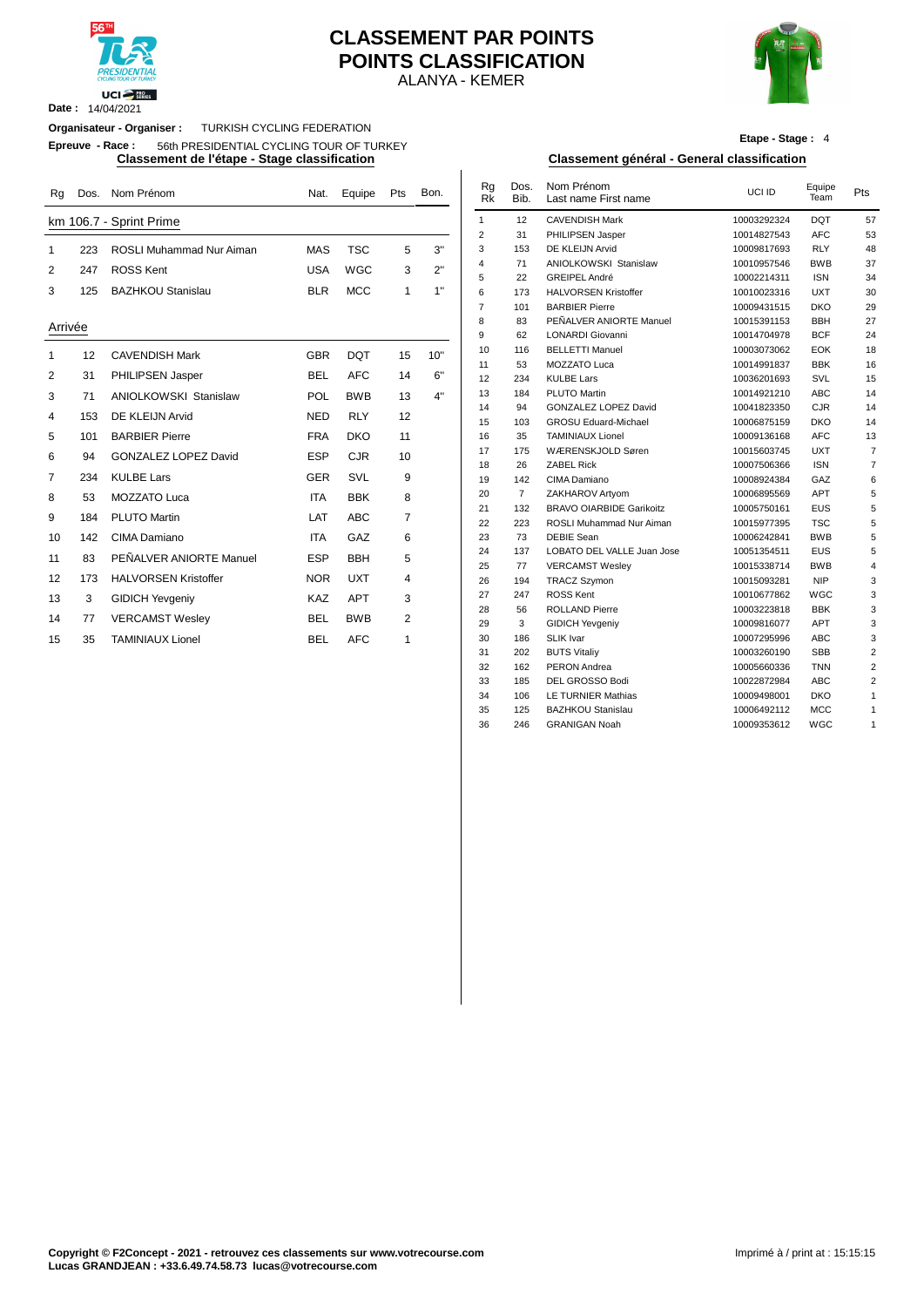

#### **MEILLEUR GRIMPEUR MOUNTAIN CLASSIFICATION**



ALANYA - KEMER

#### **Organisateur - Organiser : TURKISH CYCLING FEDERATION**

 $E$ preuve  $-$  **Race** : 56th PRESIDENTIAL CYCLING TOUR OF TURKEY

#### **Classement de l'étape - Stage classification Classement général - General classification**

| Rg<br>Rk      | Dos.<br><b>Bib</b> | Nom Prénom<br>Last name First name | Nat.       | Equipe<br>Геаm | Pts | Bon. | Rg<br>Rk       | Dos<br><b>Bib</b> |
|---------------|--------------------|------------------------------------|------------|----------------|-----|------|----------------|-------------------|
|               |                    | km 156.7 - Mountain Prime - CAT 3  |            |                |     |      |                | 202               |
|               | 223                | ROSLI Muhammad Nur Aiman           | MAS        | TSC            | 3   |      | $\overline{2}$ | 46                |
| $\mathcal{P}$ | 125                | <b>BAZHKOU Stanislau</b>           | <b>BLR</b> | <b>MCC</b>     | 2   |      | 3              | 242               |
|               | 247                | ROSS Kent                          | USA        | WGC            |     |      | 4              | 67                |
|               |                    |                                    |            |                |     |      |                |                   |

| Etape - Stage: 4 |  |  |
|------------------|--|--|
|------------------|--|--|

| Nat.       | Equipe<br>Team | Pts | Bon. | Rq<br>Rk | Dos.<br><b>Bib</b> | Nom Prénom<br>Last name First name  | UCI ID      | Equipe<br>Team | Pts            |
|------------|----------------|-----|------|----------|--------------------|-------------------------------------|-------------|----------------|----------------|
|            |                |     |      | 1        | 202                | <b>BUTS Vitaliy</b>                 | 10003260190 | <b>SBB</b>     | 9              |
| <b>MAS</b> | <b>TSC</b>     | 3   |      | 2        | 46                 | <b>VENCHIARUTTI Nicola</b>          | 10015083177 | ANS            | 8              |
| <b>BLR</b> | <b>MCC</b>     | 2   |      | 3        | 242                | <b>CASTILLO SOTO Ulises Alfredo</b> | 10006893044 | <b>WGC</b>     | $\overline{7}$ |
| USA        | WGC            | 1   |      | 4        | 67                 | <b>ZOCCARATO Samuele</b>            | 10015135620 | <b>BCF</b>     | $\overline{4}$ |
|            |                |     |      | 5        | 223                | <b>ROSLI Muhammad Nur Aiman</b>     | 10015977395 | TSC            | 3              |
|            |                |     |      | 6        | 186                | <b>SLIK Ivar</b>                    | 10007295996 | ABC            | 3              |
|            |                |     |      | 7        | 73                 | <b>DEBIE Sean</b>                   | 10006242841 | <b>BWB</b>     | 2              |
|            |                |     |      | 8        | 125                | <b>BAZHKOU Stanislau</b>            | 10006492112 | <b>MCC</b>     | $\overline{2}$ |
|            |                |     |      | 9        | 187                | <b>WEULINK Meindert</b>             | 10015439249 | ABC            | $\overline{2}$ |
|            |                |     |      | 10       | 135                | <b>BALLARIN MANSO Iker</b>          | 10042380694 | <b>EUS</b>     | $\overline{2}$ |
|            |                |     |      | 11       | 163                | <b>POLI Umberto</b>                 | 10013880882 | <b>TNN</b>     | $\overline{2}$ |
|            |                |     |      | 12       | 247                | <b>ROSS Kent</b>                    | 10010677862 | WGC            | 1              |
|            |                |     |      | 13       | 93                 | ETXEBERRIA AZPILIKUETA Josu         | 10042493357 | <b>CJR</b>     | 1              |
|            |                |     |      |          |                    |                                     |             |                |                |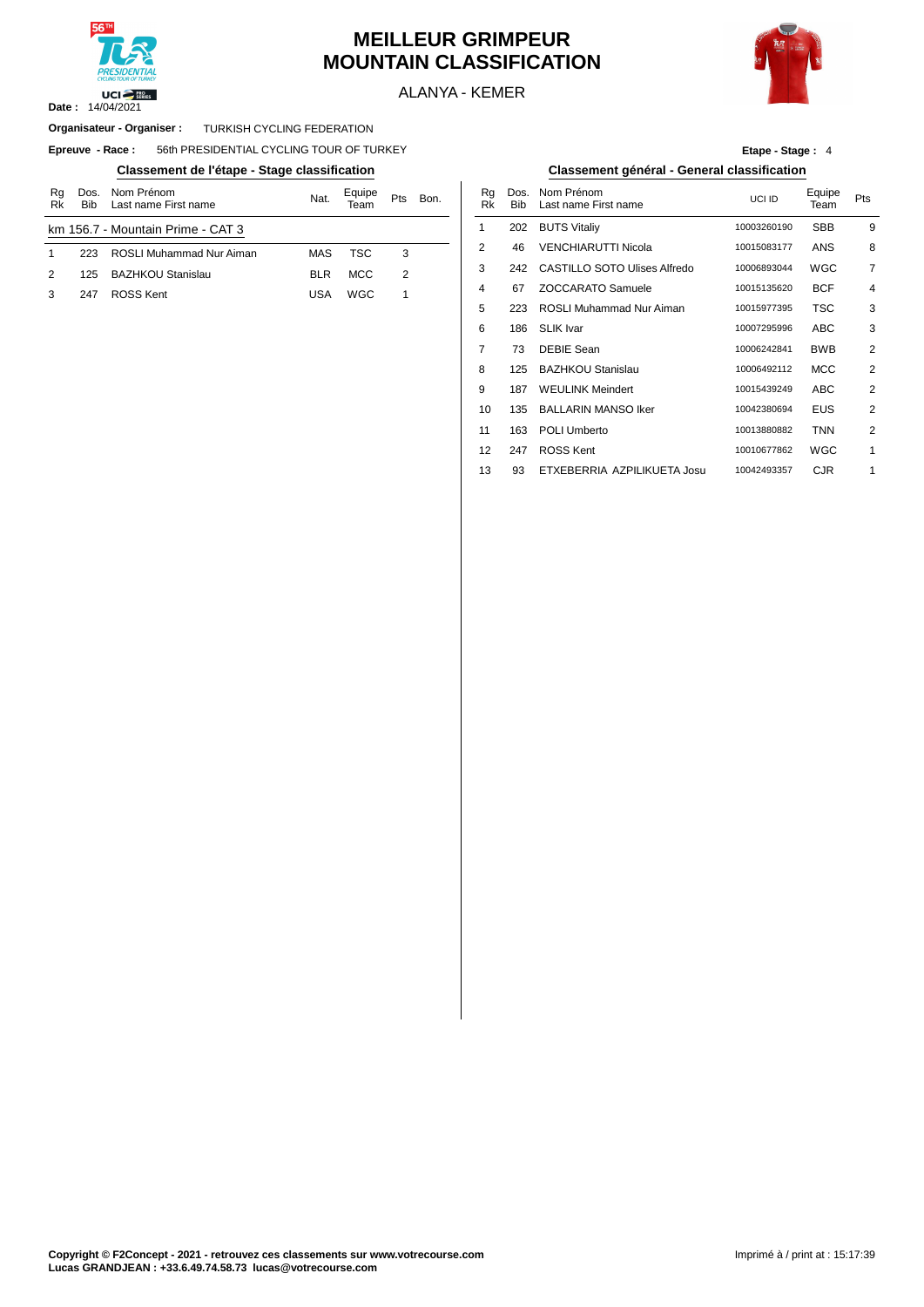

### **Beauties of Turkey Sprint**

ALANYA - KEMER



14/04/2021 **Date :**

#### Organisateur - Organiser : TURKISH CYCLING FEDERATION

**Epreuve - Race : 56th PRESIDENTIAL CYCLING TOUR OF TURKEY** 

| Ra<br>Rk                            | Dos.<br><b>Bib</b> | Nom Prénom<br>Last name First name | Nat.       | Equipe<br>Геаm | <b>Pts</b> | Bon. | Ra<br>Rk  | <b>Bib</b> | Dos. Nom Prénom<br>Last name Fir |
|-------------------------------------|--------------------|------------------------------------|------------|----------------|------------|------|-----------|------------|----------------------------------|
| km 38.5 - Beauties of Turkey Sprint |                    |                                    |            |                |            | 186  | SLIK Ivar |            |                                  |
|                                     | 186                | SLIK Ivar                          | <b>NED</b> | ABC            | 5          |      |           |            | ZAKHAROV A                       |
| $\mathcal{P}$                       | 247                | <b>ROSS Kent</b>                   | <b>USA</b> | WGC            | 3          | 0    |           | 73         | DEBIE Sean                       |
|                                     | 125                | <b>BAZHKOU Stanislau</b>           | <b>BLR</b> | <b>MCC</b>     |            |      |           | 46         | <b>VENCHIARUT</b>                |
|                                     |                    |                                    |            |                |            |      |           |            |                                  |

Ī

**Etape - Stage :** 4

#### **Classement de l'étape - Stage classification Classement général - General classification**

| Nat.       | Equipe<br>Team | Pts | Bon.     | Rq<br>Rk | Dos.<br><b>Bib</b> | Nom Prénom<br>Last name First name  | N° licence UCI<br><b>UCI Code</b> | Equipe<br>Team | <b>Pts</b>   |
|------------|----------------|-----|----------|----------|--------------------|-------------------------------------|-----------------------------------|----------------|--------------|
|            |                |     |          | 1        | 186                | <b>SLIK Ivar</b>                    |                                   | <b>ABC</b>     | 8            |
| NED        | <b>ABC</b>     | 5   | $\Omega$ | 2        | 7                  | ZAKHAROV Artyom                     |                                   | <b>APT</b>     | 5            |
| <b>USA</b> | <b>WGC</b>     | 3   | 0        | 3        | 73                 | <b>DEBIE Sean</b>                   |                                   | <b>BWB</b>     | 5            |
| <b>BLR</b> | <b>MCC</b>     | 1   | 0        | 4        | 46                 | <b>VENCHIARUTTI Nicola</b>          |                                   | <b>ANS</b>     | 5            |
|            |                |     |          | 5        | 247                | <b>ROSS Kent</b>                    |                                   | <b>WGC</b>     | 3            |
|            |                |     |          | 6        | 135                | <b>BALLARIN MANSO Iker</b>          |                                   | <b>EUS</b>     | 3            |
|            |                |     |          | 7        | 86                 | LOPEZ-COZAR JAIMEZ Juan Antonio     |                                   | <b>BBH</b>     | 3            |
|            |                |     |          | 8        | 125                | <b>BAZHKOU Stanislau</b>            |                                   | <b>MCC</b>     | 1            |
|            |                |     |          | 9        | 187                | <b>WEULINK Meindert</b>             |                                   | <b>ABC</b>     | 1            |
|            |                |     |          | 10       | 212                | TIRYAKI Oguzhan                     |                                   | <b>STC</b>     | 1            |
|            |                |     |          | 11       | 242                | <b>CASTILLO SOTO Ulises Alfredo</b> |                                   | <b>WGC</b>     | $\mathbf{1}$ |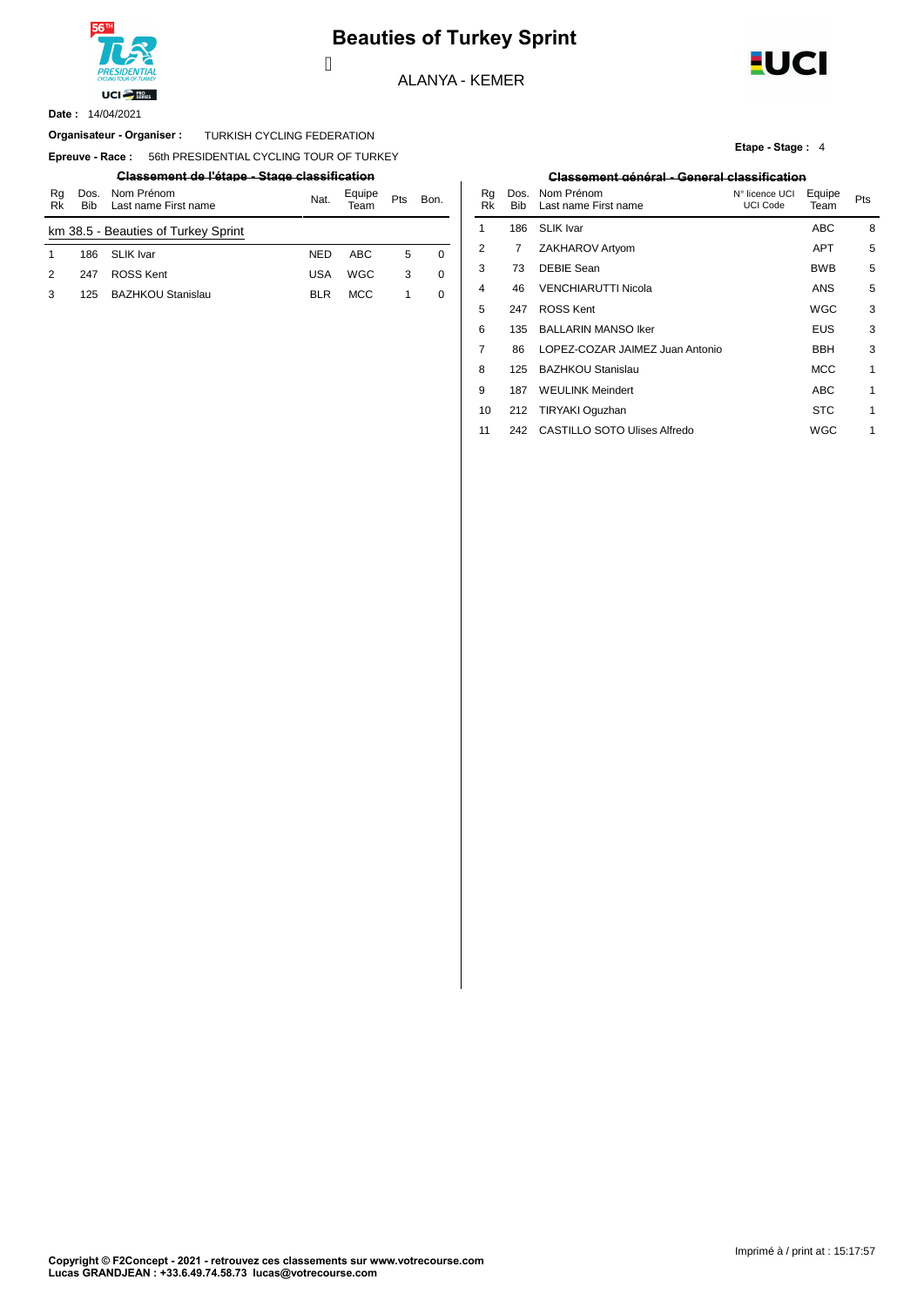

**CLASSEMENT PAR EQUIPE - TEAM CLASSIFICATION**

ALANYA - KEMER



**Date :** 14/04/2021

 $\overline{a}$ 

**Organisateur - Organiser :** TURKISH CYCLING FEDERATION

**Epreuve - Race :** 56th PRESIDENTIAL CYCLING TOUR OF TURKEY

| Rg<br>Rk | Equipe<br>Team                                     | Temps<br>Time | Ecart<br>Gap |
|----------|----------------------------------------------------|---------------|--------------|
| 1        | ABLOC CT<br>184 - 185 - 187                        | 12h28'54"     |              |
| 2        | <b>BURGOS-BH</b><br>83 - 84 - 81                   | 12h28'54"     |              |
| 3        | <b>B&amp;B HOTELS P/B KTM</b><br>53 - 54 - 57      | 12h28'54"     |              |
| 4        | <b>DELKO</b><br>101 - 107 - 104                    | 12h28'54"     |              |
| 5        | <b>ASTANA - PREMIER TECH</b><br>$3 - 7 - 4$        | 12h28'54"     |              |
| 6        | BINGOAL PAUWELS SAUCES WB<br>$71 - 77 - 72$        | 12h28'54"     |              |
| 7        | ANDRONI GIOCATTOLI - SIDERMEC<br>$41 - 42 - 45$    | 12h28'54"     |              |
| 8        | TEAM SKS SAUERLAND NRW<br>234 - 231 - 236          | 12h28'54"     |              |
| 9        | SALCANO SAKARYA BB<br>205 - 204 - 202              | 12h28'54"     |              |
| 10       | GAZPROM-RUSVELO<br>142 - 147 - 145                 | 12h28'54"     |              |
| 11       | MINSK CYCLING CLUB<br>127 - 124 - 121              | 12h28'54"     |              |
| 12       | CAJA RURAL-SEGUROS RGA<br>94 - 92 - 91             | 12h28'54"     |              |
| 13       | EUSKALTEL - EUSKADI<br>136 - 131 - 132             | 12h28'54"     |              |
| 14       | UNO - X PRO CYCLING TEAM<br>173 - 177 - 175        | 12h28'54"     |              |
| 15       | ALPECIN-FENIX<br>$31 - 35 - 32$                    | 12h28'54"     |              |
| 16       | NIPPO-PROVENCE-PTS CONTI<br>197 - 194 - 196        | 12h28'54"     |              |
| 17       | <b>TEAM SAPURA CYCLING</b><br>221 - 225 - 222      | 12h28'54"     |              |
| 18       | <b>BARDIANI CSF FAIZANE</b><br>$63 - 62 - 61$      | 12h28'54"     |              |
| 19       | RALLY CYCLING<br>153 - 157 - 154                   | 12h28'54"     |              |
| 20       | <b>TEAM NOVO NORDISK</b><br>162 - 166 - 167        | 12h28'54"     |              |
| 21       | SPOR TOTO CYCLING TEAM<br>212 - 214 - 217          | 12h28'54"     |              |
| 22       | DECEUNINCK - QUICK-STEP<br>$12 - 16 - 13$          | 12h28'54"     |              |
| 23       | <b>ISRAEL START-UP NATION</b><br>$26 - 24 - 22$    | 12h28'54"     |              |
| 24       | WILDLIFE GENERATION PRO CYCLING<br>245 - 241 - 242 | 12h28'54"     |              |
| 25       | EOLO-KOMETA CYCLING TEAM<br>113 - 115 - 117        | 12h28'54"     |              |

#### **Etape - Stage :** 4

#### **Classement de l'étape - Stage classification Classement général - Général classification**

| Rg<br>Rk | Equipe<br>Team                   | Temps<br>Time | Ecart<br>Gap |
|----------|----------------------------------|---------------|--------------|
| 1        | ABLOC CT                         | 42h39'36"     |              |
| 2        | <b>BINGOAL PAUWELS SAUCES WB</b> | 42h39'36"     |              |
| 3        | <b>DELKO</b>                     | 42h39'36"     |              |
| 4        | ALPECIN-FENIX                    | 42h39'36"     |              |
| 5        | ANDRONI GIOCATTOLI - SIDERMEC    | 42h39'36"     |              |
| 6        | <b>BURGOS-BH</b>                 | 42h39'36"     |              |
| 7        | <b>B&amp;B HOTELS P/B KTM</b>    | 42h39'36"     |              |
| 8        | DECEUNINCK - QUICK-STEP          | 42h39'36"     |              |
| 9        | UNO - X PRO CYCLING TEAM         | 42h39'36"     |              |
| 10       | EOLO-KOMETA CYCLING TEAM         | 42h39'36"     |              |
| 11       | <b>ISRAEL START-UP NATION</b>    | 42h39'36"     |              |
| 12       | <b>ASTANA - PREMIER TECH</b>     | 42h39'36"     |              |
| 13       | WILDLIFE GENERATION PRO CYCLING  | 42h39'36"     |              |
| 14       | TEAM SKS SAUERLAND NRW           | 42h39'36"     |              |
| 15       | NIPPO-PROVENCE-PTS CONTI         | 42h39'36"     |              |
| 16       | CAJA RURAL-SEGUROS RGA           | 42h39'36"     |              |
| 17       | SALCANO SAKARYA BB               | 42h39'36"     |              |
| 18       | GAZPROM-RUSVELO                  | 42h39'36"     |              |
| 19       | <b>MINSK CYCLING CLUB</b>        | 42h39'36"     |              |
| 20       | <b>BARDIANI CSF FAIZANE</b>      | 42h39'36"     |              |
| 21       | <b>TEAM NOVO NORDISK</b>         | 42h39'36"     |              |
| 22       | EUSKALTEL - EUSKADI              | 42h39'36"     |              |
| 23       | <b>RALLY CYCLING</b>             | 42h39'36"     |              |
| 24       | <b>TEAM SAPURA CYCLING</b>       | 42h39'36"     |              |
| 25       | SPOR TOTO CYCLING TEAM           | 42h39'36"     |              |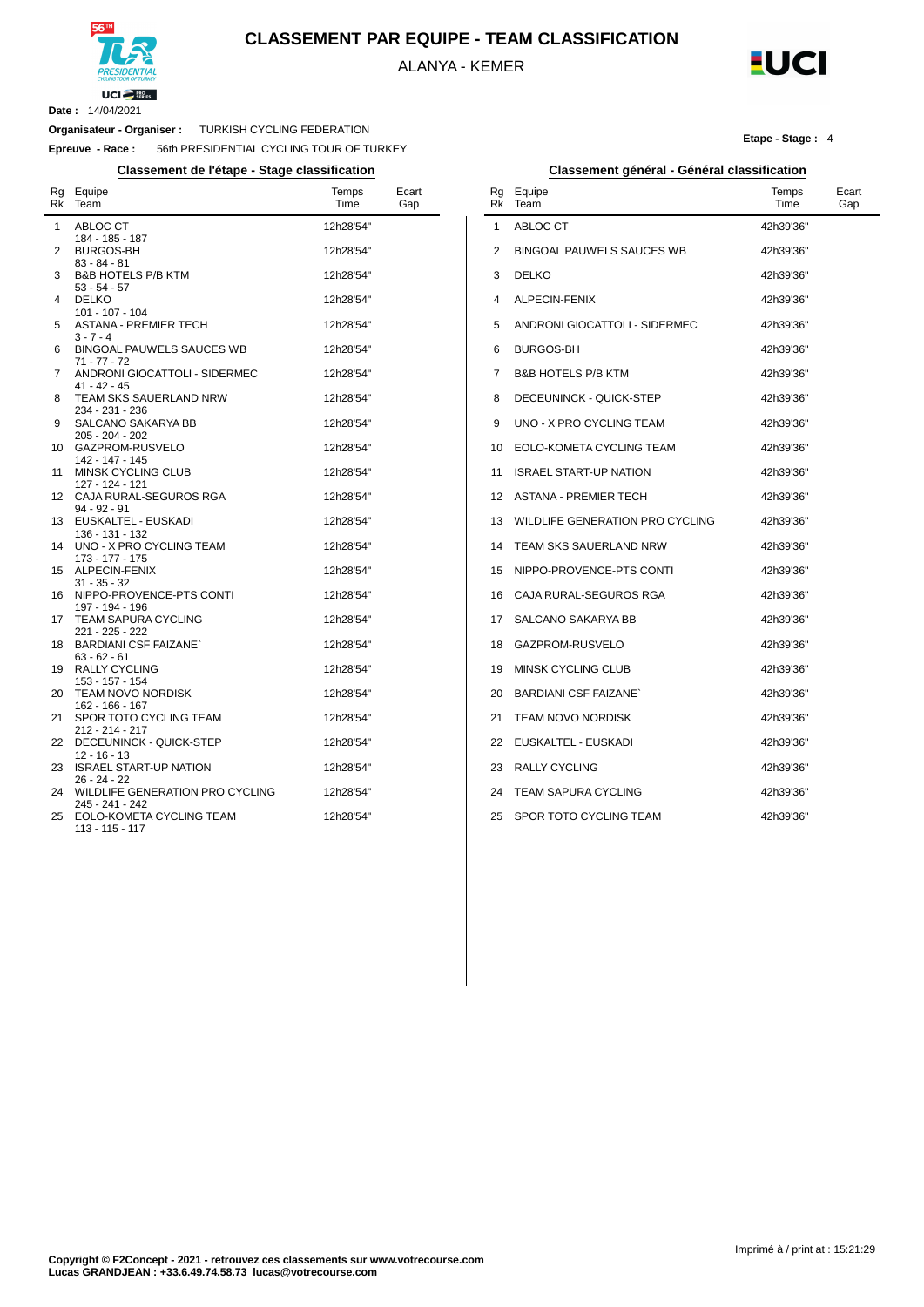#### KEMER - ELMALI **ORDRE DES VOITURES POUR L'ETAPE N° 5 CONVOY ORDER FOR STAGE 5**

15/04/2021 **Date :**

**Organisateur - Organiseur : TURKISH CYCLING FEDERATION** 

56th PRESIDENTIAL CYCLING TOUR OF TURKEY **Epreuve - Race :**

| Rang<br>Rank   | Equipe<br>Team                         |
|----------------|----------------------------------------|
| 1              | <b>DECEUNINCK - QUICK-STEP</b>         |
| $\overline{2}$ | <b>ALPECIN-FENIX</b>                   |
| 3              | <b>RALLY CYCLING</b>                   |
| 4              | <b>BINGOAL PAUWELS SAUCES WB</b>       |
| 5              | UNO - X PRO CYCLING TEAM               |
| 6              | <b>DELKO</b>                           |
| $\overline{7}$ | <b>ISRAEL START-UP NATION</b>          |
| 8              | <b>ASTANA - PREMIER TECH</b>           |
| 9              | EUSKALTEL - EUSKADI                    |
| 10             | TEAM SAPURA CYCLING                    |
| 11             | <b>SALCANO SAKARYA BB</b>              |
| 12             | NIPPO-PROVENCE-PTS CONTI               |
| 13             | <b>WILDLIFE GENERATION PRO CYCLING</b> |
| 14             | <b>B&amp;B HOTELS P/B KTM</b>          |
| 15             | <b>MINSK CYCLING CLUB</b>              |
| 16             | <b>BURGOS-BH</b>                       |
| 17             | TEAM SKS SAUERLAND NRW                 |
| 18             | ABLOC CT                               |
| 19             | <b>BARDIANI CSF FAIZANE`</b>           |
| 20             | CAJA RURAL-SEGUROS RGA                 |
| 21             | GAZPROM-RUSVELO                        |
| 22             | <b>TEAM NOVO NORDISK</b>               |
| 23             | <b>SPOR TOTO CYCLING TEAM</b>          |
| 24             | <b>ANDRONI GIOCATTOLI - SIDERMEC</b>   |
| 25             | <b>EOLO-KOMETA CYCLING TEAM</b>        |